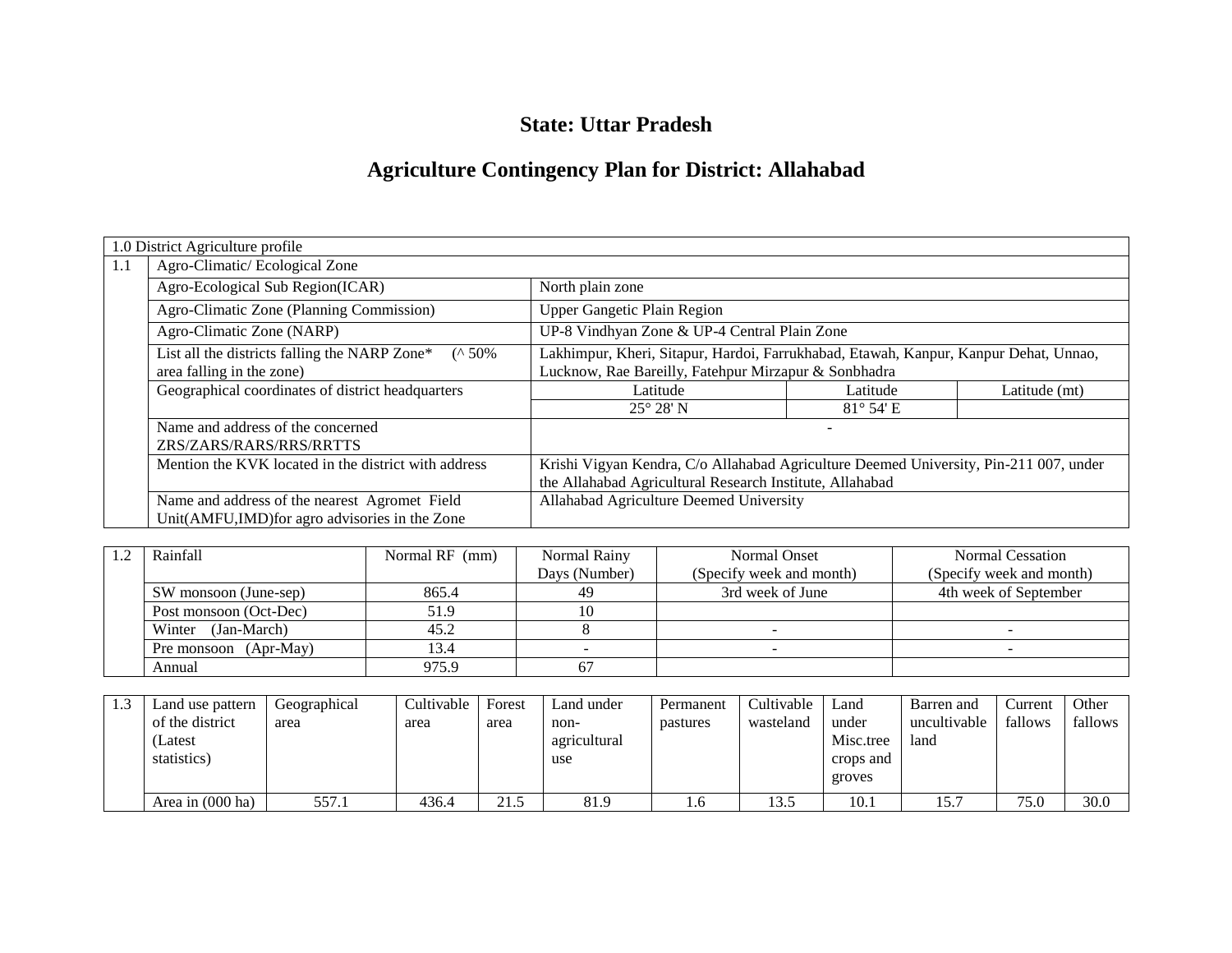| 1.4 | Major Soils (common names like red sandy       |               | Area ('000 ha) | Percent (%) of total                                                                              |                                    |  |  |
|-----|------------------------------------------------|---------------|----------------|---------------------------------------------------------------------------------------------------|------------------------------------|--|--|
|     | loam deep soils (etc.,)*                       |               |                |                                                                                                   |                                    |  |  |
|     |                                                |               |                |                                                                                                   |                                    |  |  |
| 1.5 | Agricultural land use                          | Area('000 ha) |                | Cropping intensity (%)                                                                            |                                    |  |  |
|     | Net sown area                                  | 308.0         |                | 110. %                                                                                            |                                    |  |  |
|     | Area sown more than once                       | 171.6         |                |                                                                                                   |                                    |  |  |
|     | Gross cropped area                             | 479.6         |                |                                                                                                   |                                    |  |  |
|     |                                                |               |                |                                                                                                   |                                    |  |  |
| 1.6 | Irrigation                                     | Area('000 ha) |                |                                                                                                   |                                    |  |  |
|     | Net irrigation area                            | 240.2         |                |                                                                                                   |                                    |  |  |
|     | Gross irrigated area                           | 379.6         |                |                                                                                                   |                                    |  |  |
|     | Rain fed area                                  | 67.7          |                |                                                                                                   |                                    |  |  |
|     | Sources of irrigation (Gross Irr.              |               | Number         | Area('000 ha)                                                                                     | Percentage of total irrigated area |  |  |
|     | Area)                                          |               |                |                                                                                                   |                                    |  |  |
|     | Canals                                         |               |                | 181.1                                                                                             | 47.7                               |  |  |
|     | Tanks                                          |               | $\mathbf{r}$   | 5.2                                                                                               | 1.4                                |  |  |
|     | Open wells                                     |               | $\blacksquare$ | 13.1                                                                                              | 3.5                                |  |  |
|     | Bore wells (Tube wells)                        |               | $\blacksquare$ | 179.6                                                                                             | 47.3                               |  |  |
|     | Lift irrigation schemes                        |               | $\blacksquare$ | NA                                                                                                |                                    |  |  |
|     | Micro-irrigation                               |               | $\sim$         | NA                                                                                                |                                    |  |  |
|     | Other sources                                  |               |                | 0.503                                                                                             | 0.1                                |  |  |
|     | <b>Total Irrigated Area</b>                    |               |                | 379.574                                                                                           |                                    |  |  |
|     | $\overline{\text{No.}}$ of Pump sets (2011-12) |               | 30357          | $\blacksquare$                                                                                    |                                    |  |  |
|     | No. of Tractors                                |               | 14150          | $\overline{a}$                                                                                    |                                    |  |  |
|     | Groundwater availability and use*              |               | No of blocks-  | $(\% )$ area                                                                                      | Quality of water                   |  |  |
|     | (Data source: State/ Central Ground            |               | Tehsils-       |                                                                                                   |                                    |  |  |
|     | water Department/Board)                        |               |                |                                                                                                   |                                    |  |  |
|     | Over exploited                                 |               |                |                                                                                                   |                                    |  |  |
|     | Critical                                       |               |                |                                                                                                   |                                    |  |  |
|     | Semi-critical                                  |               | 6              |                                                                                                   |                                    |  |  |
|     | Safe                                           |               | $\blacksquare$ |                                                                                                   |                                    |  |  |
|     | Waste water availability and use               |               |                |                                                                                                   |                                    |  |  |
|     | Ground water quality                           |               |                |                                                                                                   |                                    |  |  |
|     |                                                |               |                | *over-exploited groundwater utilization> 100%; critical: 90-100%; semicritical: 70-90%; safe:<70% |                                    |  |  |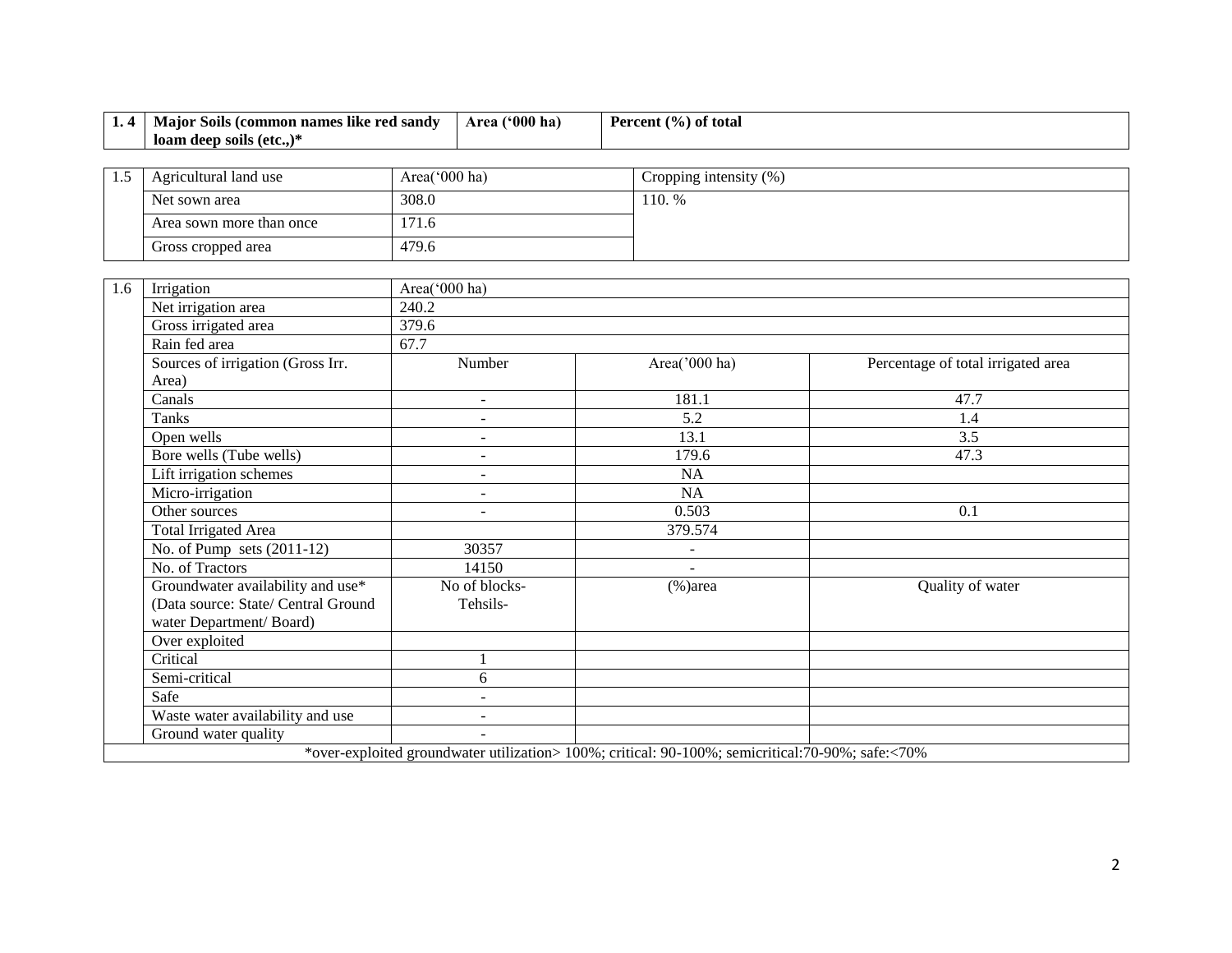## **1.7 Area under major field crops & (As per latest figures 2011-12)**

| 1.7 | Major field crops cultivated | Area(' $000$ ha)         |                          |                          |           |                          |                          |                          |       |
|-----|------------------------------|--------------------------|--------------------------|--------------------------|-----------|--------------------------|--------------------------|--------------------------|-------|
|     |                              | Kharif                   |                          |                          |           |                          |                          | Summer                   | Total |
|     |                              | Irrigated                | Rain fed                 | Total                    | Irrigated | Rain fed                 | Total                    |                          |       |
|     | Wheat                        | -                        |                          |                          | 209.8     | 5.3                      | 215.1                    | $\sim$                   | 215.1 |
|     | Rice                         | 140.1                    | 6.5                      | 146.6                    |           |                          | $\overline{\phantom{0}}$ | $\overline{\phantom{0}}$ | 146.6 |
|     | Pearl millet                 | $\theta$                 | 28.4                     | 28.4                     |           | $\overline{\phantom{a}}$ | $\overline{\phantom{a}}$ | -                        | 28.4  |
|     | Gram                         | $\overline{\phantom{a}}$ | $\overline{\phantom{0}}$ | $\overline{\phantom{0}}$ | 0.1       | 15.7                     | 15.8                     | $\overline{\phantom{a}}$ | 15.8  |
|     | Pigeon pea                   | $\Omega$                 | 15.6                     | 15.6                     | ۰         | $\overline{\phantom{a}}$ | $\overline{\phantom{0}}$ | $\overline{\phantom{0}}$ | 15.6  |
|     | Potato                       | $\overline{\phantom{0}}$ | $\overline{\phantom{0}}$ | $\overline{\phantom{0}}$ | 12.8      | $\theta$                 | 12.8                     | $\overline{\phantom{a}}$ | 12.8  |

| <b>Horticulture crops -Fruits</b>      |       | Area $('000 ha)$ |         |  |
|----------------------------------------|-------|------------------|---------|--|
|                                        | Total | Irrigated        | Rainfed |  |
| Mango                                  | 0.5   | 0.5              |         |  |
| Guava                                  | 0.1   | 0.1              |         |  |
| <b>Horticulture crops - Vegetables</b> |       |                  |         |  |
| Potato                                 | 11.8  | 11.8             |         |  |
| Onion                                  | 0.3   | 0.3              |         |  |
| Pea                                    | .     |                  |         |  |

| 1.7 | <b>Major Fodder crops cultivated</b> | Area(ha) | Total |  |
|-----|--------------------------------------|----------|-------|--|
|     | Kharif                               | 2787     | 2787  |  |
|     | Rabi                                 | 349      | 349   |  |
|     | Summer                               | 1553     | 1553  |  |
|     | Total                                | 4671     | 4671  |  |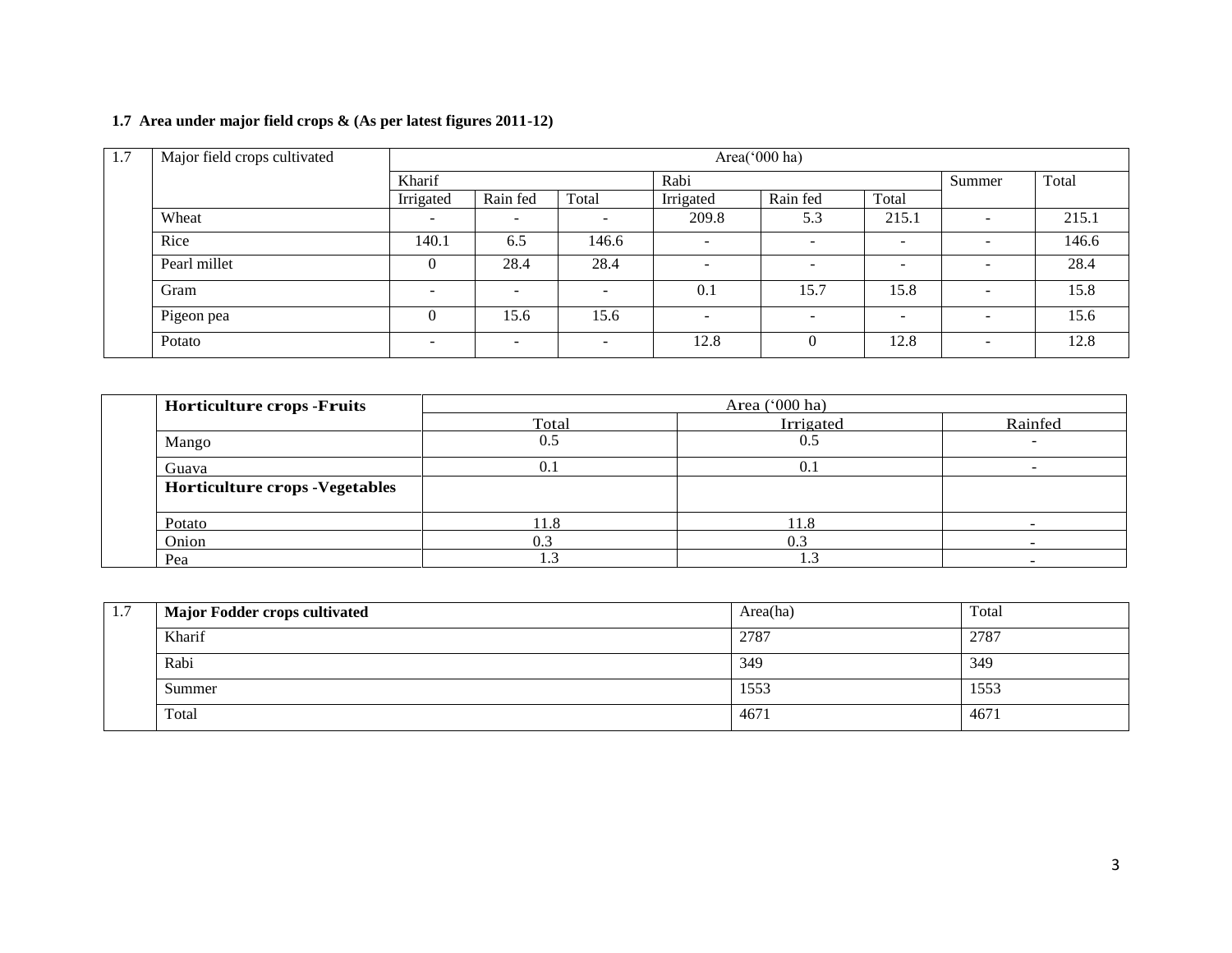## **1.8 Production and productivity of major crops (Average of last 5 years)**

| 1.8 | Major field crops |                          |                          |                          |                          | Area('000 ha)            |                          |            |              |            |
|-----|-------------------|--------------------------|--------------------------|--------------------------|--------------------------|--------------------------|--------------------------|------------|--------------|------------|
|     | cultivated        |                          | Kharif                   |                          | Rabi                     | Summer                   |                          |            | Total        | Crop       |
|     |                   | Production               | Productivity             | Production               | Productivity             | Production               | Productivity             | Production | Productivity | residue as |
|     |                   | (5000)                   | (KG/HA)                  | (5000)                   | (KG/HA)                  | (5000T)                  | (KG/HA)                  | (000 T)    | (KG/HA)      | fodder     |
|     |                   |                          |                          |                          |                          |                          |                          |            |              | (000)      |
|     |                   |                          |                          |                          |                          |                          |                          |            |              | tons)      |
|     | Rice              | 353.6                    | 2353                     | $\overline{\phantom{0}}$ |                          |                          | $\overline{\phantom{a}}$ | 359.6      | 2353         | <b>NA</b>  |
|     | Wheat             | $\overline{\phantom{a}}$ | -                        | 508.6                    | 2384                     |                          | $\overline{a}$           | 508.6      | 2384         | NA         |
|     | Pearl millet      | 27.7                     | 993                      | $\sim$                   |                          | $\overline{\phantom{a}}$ | $\overline{\phantom{0}}$ | 27.7       | 993          | NA         |
|     | Gram              | $\overline{\phantom{a}}$ | -                        | 14.0                     | 914                      |                          | $\overline{\phantom{0}}$ | 14.0       | 914          | <b>NA</b>  |
|     | Pigeon pea        | 15.0                     | 942                      | $\sim$                   | $\overline{\phantom{a}}$ | $\overline{\phantom{0}}$ | $\overline{\phantom{0}}$ | 15.0       | 942          | NA         |
|     | Potato            | $\overline{\phantom{a}}$ | $\overline{\phantom{0}}$ | 221.6                    | 18097                    | $\overline{\phantom{0}}$ | $\sim$                   | 221.6      | 18097        | <b>NA</b>  |

| 1.9 | Livestock(year 2007)                           | Male(000) | Female(000) | Total $(000)$ |
|-----|------------------------------------------------|-----------|-------------|---------------|
|     | Non descriptive Cattle (local low yielding)    | 307.304   | 336.172     | 643.476       |
|     | Improved cattle                                | 0.100     | 0.169       | 0.269         |
|     | <b>Crossbred Cattle</b>                        | 26.109    | 65.684      | 91.793        |
|     | Non descriptive Buffaloes (local low yielding) | 43.268    | 156.137     | 199.405       |
|     | <b>Descript Buffaloes</b>                      | 76.714    | 293.052     | 369.766       |
|     | Goat                                           | 117.091   | 151.027     | 268.118       |
|     | Sheep                                          |           |             | 103.215       |
|     | Other (Camel, Pig, Yak etc)                    |           |             | 103.397       |
|     | Commercial dairy farms (number)                |           |             | 0.000         |

| 1.10 | Sowing       | Pearl                    | <b>Maize</b>                       | <b>Rice</b>              | Urd           | Sorghum    | Moong               | Wheat  | Pea                      | Gram                     | <b>Mustard</b>           |
|------|--------------|--------------------------|------------------------------------|--------------------------|---------------|------------|---------------------|--------|--------------------------|--------------------------|--------------------------|
|      | window for 5 | millet                   |                                    |                          |               |            |                     |        |                          |                          |                          |
|      | major field  |                          |                                    |                          |               |            |                     |        |                          |                          |                          |
|      | crops        |                          |                                    |                          |               |            |                     |        |                          |                          |                          |
|      | Kharif $-$   | $\gamma$ nd<br>week<br>∠ | $\sim$ nd<br>week<br>$\mathcal{L}$ | $\overline{\phantom{a}}$ | $2nd$ week of | First week | First week          | $\sim$ | $\overline{\phantom{0}}$ | $\overline{\phantom{0}}$ | $\overline{\phantom{0}}$ |
|      | Rainfed      | of July to               | of June to                         |                          | July to First | of July to | of July to          |        |                          |                          |                          |
|      |              | last week                | First week                         |                          | week of       | $2nd$ week | $\gamma$ nd<br>week |        |                          |                          |                          |
|      |              | of July                  | of July                            |                          | August        | of July    | of July             |        |                          |                          |                          |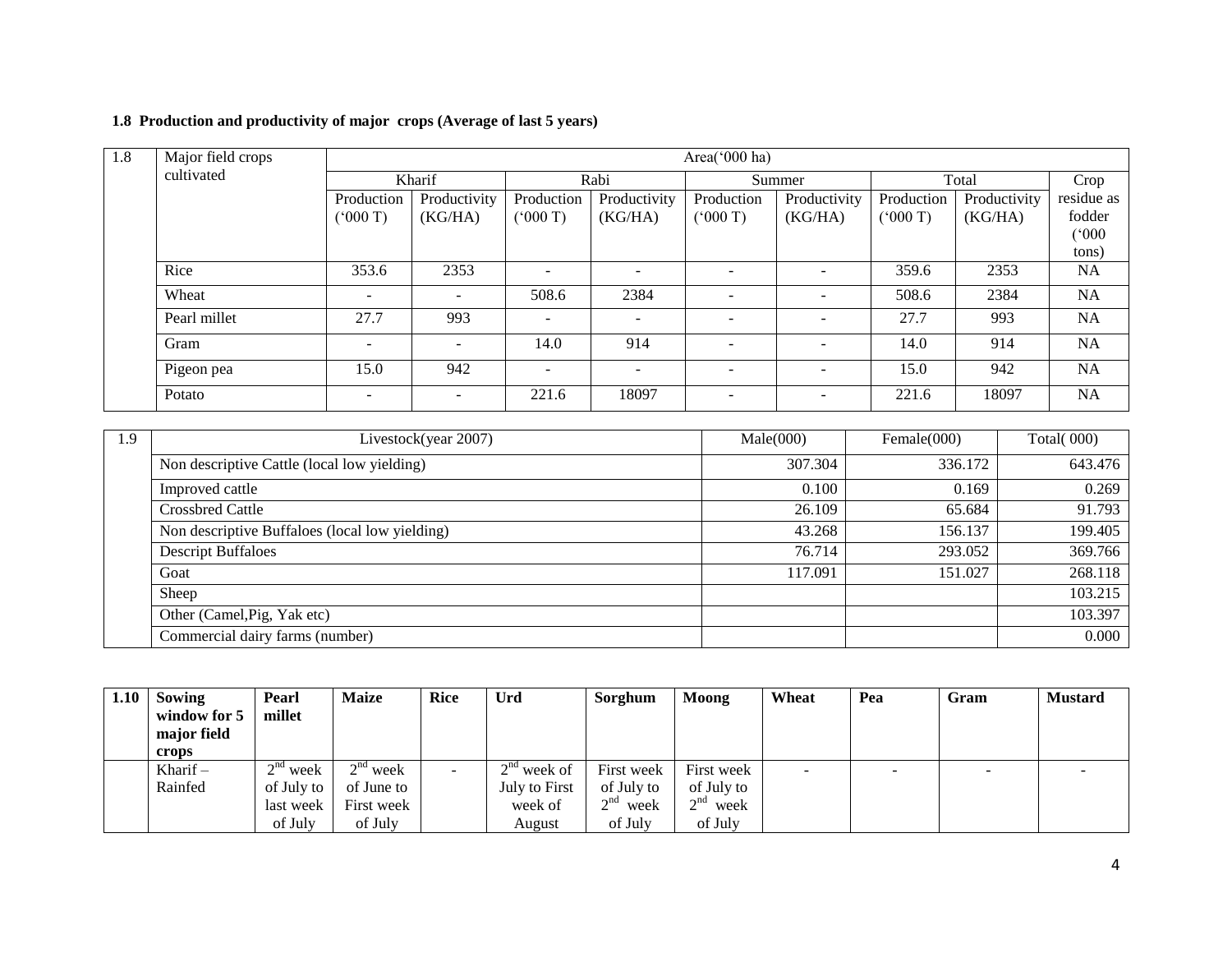| Kharif -     |  | 3rd     | $2nd$ week of | First week |            |            |                          |                          |
|--------------|--|---------|---------------|------------|------------|------------|--------------------------|--------------------------|
| Irrigated    |  | week    | July to First | of July to |            |            |                          |                          |
|              |  | of June | week of       | $2nd$ week |            |            |                          |                          |
|              |  | to Last | August        | of July    |            |            |                          |                          |
|              |  | week    |               |            |            |            |                          |                          |
|              |  | of July |               |            |            |            |                          |                          |
| Rabi-Rainfed |  |         |               |            | First week | First week | First week of            | First week               |
|              |  |         |               |            | of Nov to  | of Oct to  | Oct to first             | of Sep to                |
|              |  |         |               |            | 3rd week   | first week | week of Nov              | 2nd week                 |
|              |  |         |               |            | of Dec     | of Nov     |                          | of Oct                   |
| Rabi-        |  |         |               |            | 2nd week   |            | $\overline{\phantom{a}}$ | $\overline{\phantom{a}}$ |
| Irrigated    |  |         |               |            | of Nov to  |            |                          |                          |
|              |  |         |               |            | 2th week   |            |                          |                          |
|              |  |         |               |            | of Dec     |            |                          |                          |

| 1.11 | What is the major contingency the district is prone to?                          | Regular | Occasional | <b>None</b> |
|------|----------------------------------------------------------------------------------|---------|------------|-------------|
|      | Drought                                                                          |         |            |             |
|      | Flood                                                                            |         |            |             |
|      | Cyclone                                                                          |         |            |             |
|      | Hail storm                                                                       |         |            |             |
|      | Heat wave                                                                        |         |            |             |
|      | Cold wave                                                                        |         |            |             |
|      | Frost                                                                            |         |            |             |
|      | Sea water intrusion                                                              |         |            |             |
|      | Sheath Blight, Stemborer, Pyrilla loose smut, Heliothis, Rust etc white<br>grub. |         |            |             |

| 1.14   Include Digital maps of the district for | Location map of district within State as Annexure I | Enclosed: Yes |
|-------------------------------------------------|-----------------------------------------------------|---------------|
|                                                 |                                                     |               |
|                                                 | Mean annual rainfall as Annexure 2                  | Enclosed: Yes |
|                                                 | Soil map as Annexure 3                              | Enclosed: Yes |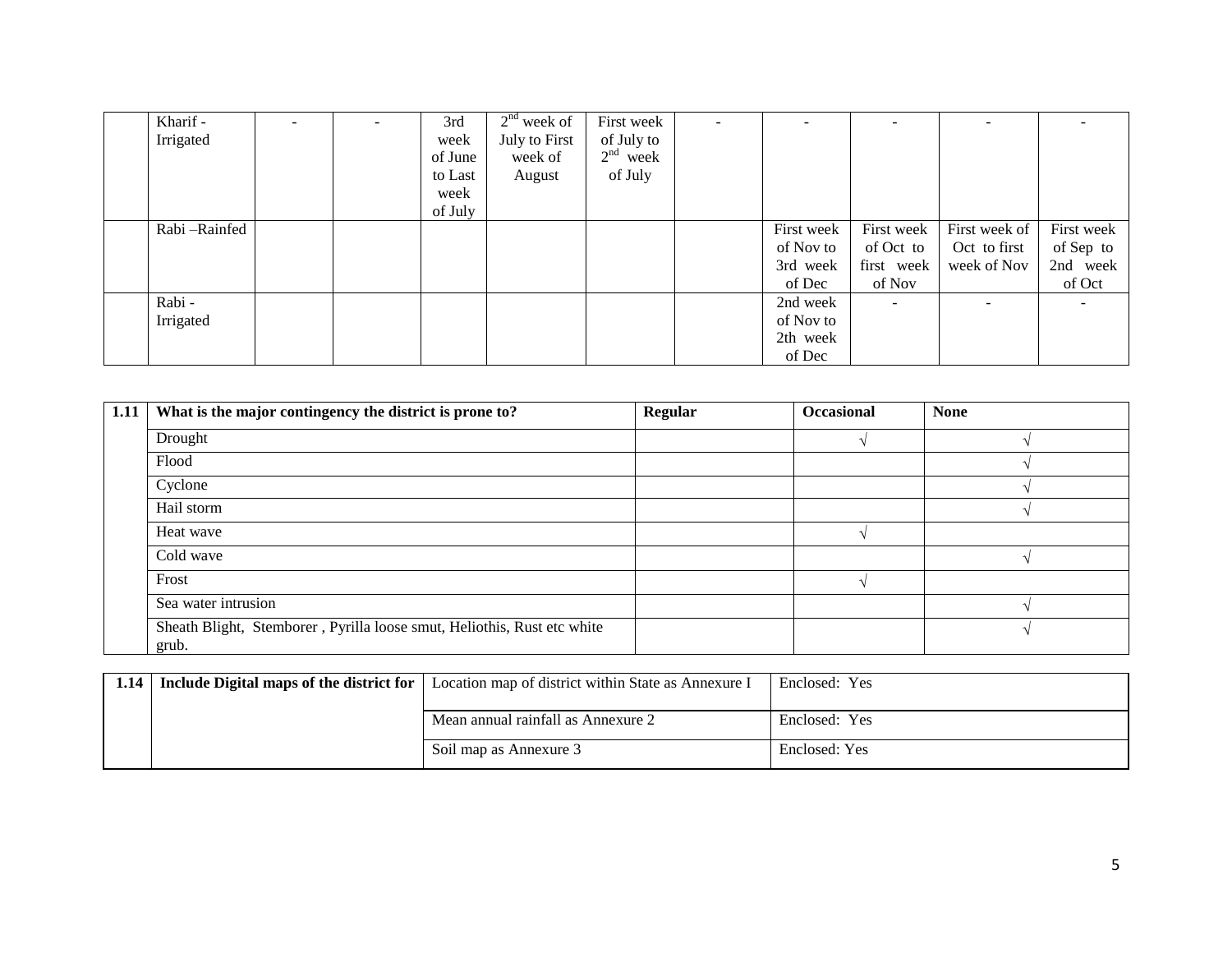

Annexure I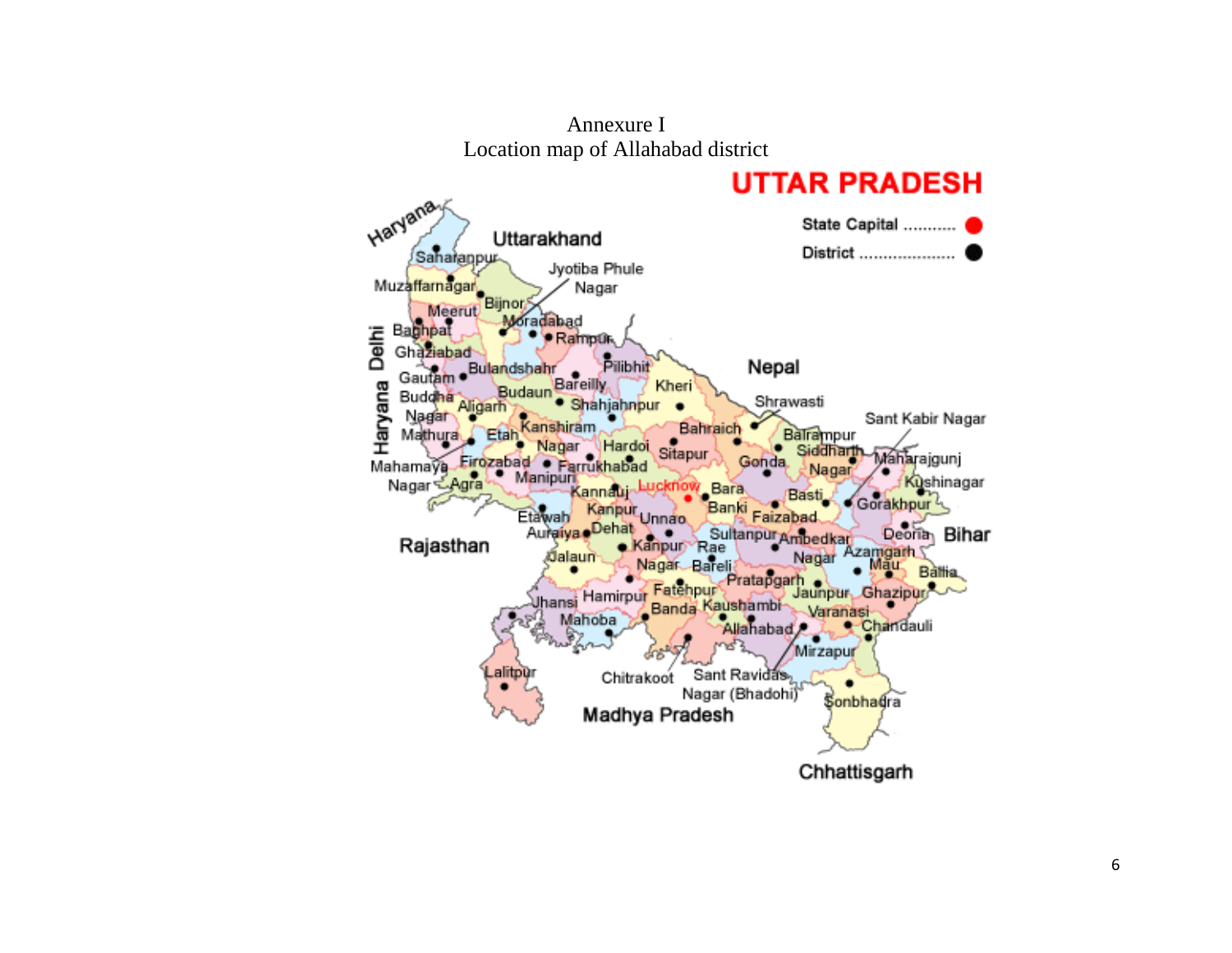Annexure 2 Average month-wise rainfall (mm) of Allahabad District

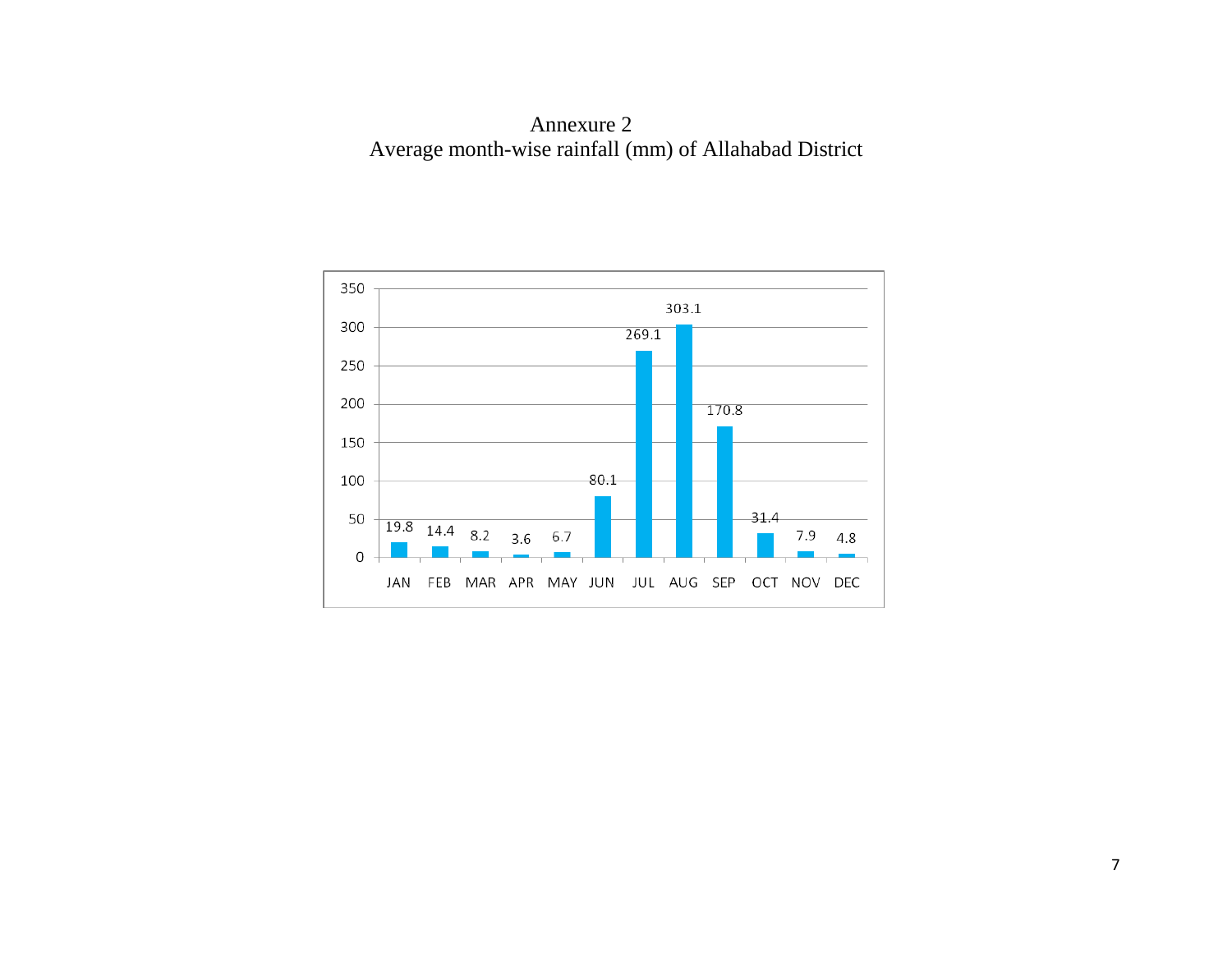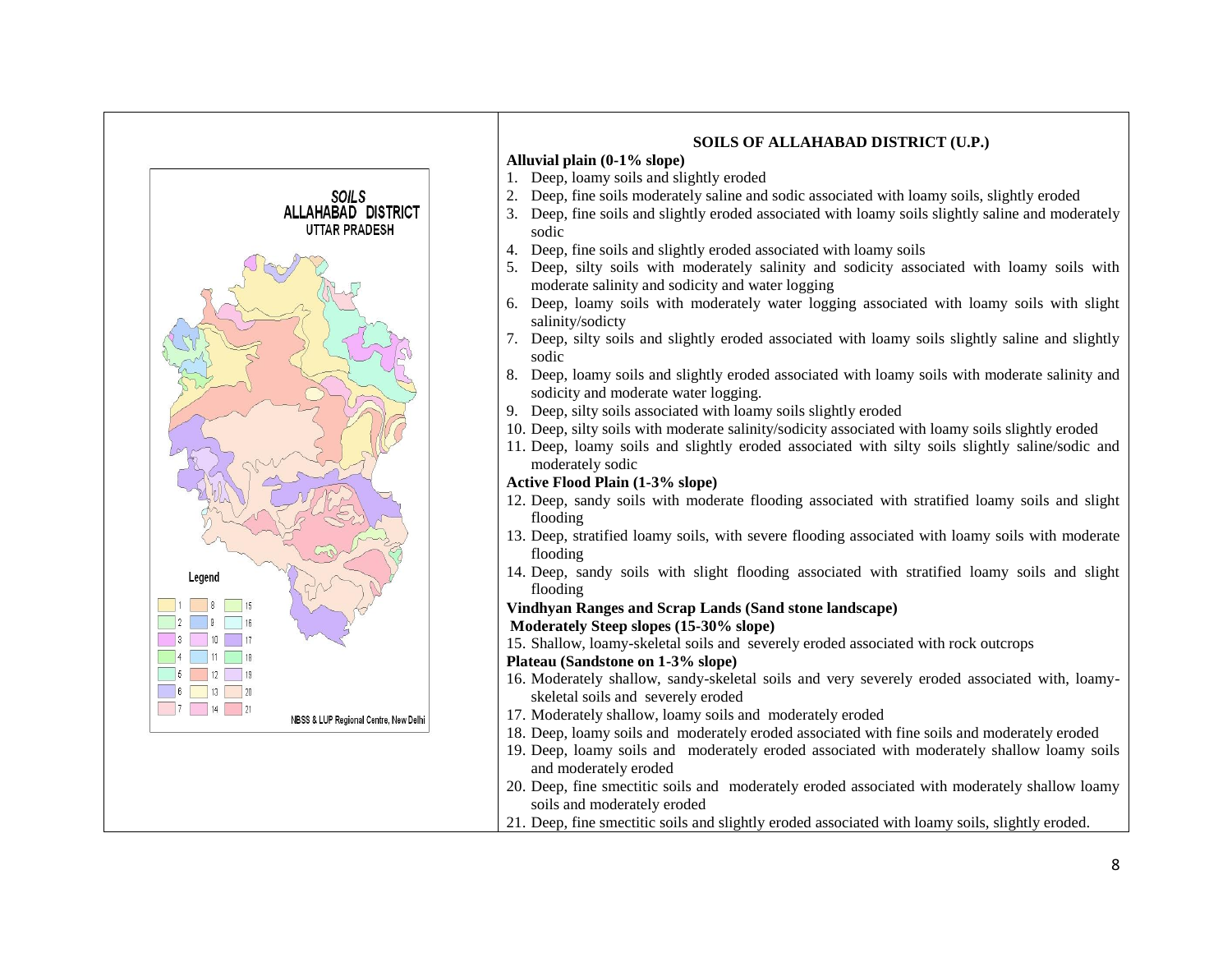## **2.0 Strategies for weather related contingencies**

**2.1 Drought**

**2.1.1 Rainfed situation**

| <b>Condition</b>                                  |                                   |                                        | <b>Suggested Contingency measures</b>                                                                                                                                                                             |                                                                                                                                                                                  |                                     |  |
|---------------------------------------------------|-----------------------------------|----------------------------------------|-------------------------------------------------------------------------------------------------------------------------------------------------------------------------------------------------------------------|----------------------------------------------------------------------------------------------------------------------------------------------------------------------------------|-------------------------------------|--|
| <b>Early season</b><br>drought (delayed<br>onset) | <b>Major Farming</b><br>situation | Normal Crop/<br><b>Cropping system</b> | Change in crop / cropping system<br>including variety                                                                                                                                                             | <b>Agronomic measures</b>                                                                                                                                                        | <b>Remarks</b> on<br>Implementation |  |
| Delay by 2 weeks<br>(1 week of July)              | Deep loamy soils<br>$\&$          | Perl millet                            | No change ICMB155,<br>WCC75, NDFB-3, Pusa322, Pusa 23,<br><b>ICMH 451</b>                                                                                                                                         | Seed Treatment &<br>Direct seeded,                                                                                                                                               | Linked with<br>SDC/SAUs             |  |
|                                                   | Deep, silty soils                 | Sorghum                                | Versa, CSV-13, CSV-15, Bundela,<br>Hybrid CSH16, CSH 9, 13, 14, 18, 23                                                                                                                                            | Seed Treatment &<br>Direct seeded,                                                                                                                                               | Linked with<br>SDC/SAUs             |  |
|                                                   |                                   | Pigeon pea                             | Long duration varieties like<br>Narendra Arhar 1, Narendra Arhar 2,<br>Azad, Amar, Malvi 13, Malvi 6<br>Intercropping of pigeonpea+ Perl<br>millet (WCC75,NDFB-3, Pusa322,<br>Pusa 23, ICMH 451)                  | Raised bed planting<br>In sole pigeonpea, 20%<br>higher seed rate)<br>Intercropping of<br>pigeonpea(interrow<br>spacing of 75 cm)-cm)<br>+ Perl millet (with row<br>ratio of 1:2 | Linked with<br>SDC/SAUs             |  |
| <b>Condition</b>                                  |                                   |                                        |                                                                                                                                                                                                                   | <b>Suggested Contingency measures</b>                                                                                                                                            |                                     |  |
| <b>Early season</b><br>drought (delayed<br>onset) | <b>Major Farming</b><br>situation | <b>Normal Crop/cropping</b><br>system  | Change in crop/cropping system                                                                                                                                                                                    | <b>Agronomic measures</b>                                                                                                                                                        | <b>Remarks</b> on<br>Implementation |  |
| Delay by 4 weeks<br>(3 rd week of                 | Deep loamy soils                  | Perl millet                            | No change ICMB155,<br>WCC75, NDFB-3, Pusa322, Pusa 23,<br><b>ICMH 451</b>                                                                                                                                         | Seed Treatment &<br>Direct seeded,                                                                                                                                               | Linked with<br>SDC/SAUs             |  |
| July)                                             |                                   | Sorghum                                | Versa, CSV-13, CSV-15, Bundela,<br>Hybrid CSH16, CSH 9, 13,14,18,23                                                                                                                                               | Seed Treatment &<br>Direct seeded,                                                                                                                                               |                                     |  |
|                                                   |                                   | Pigeon pea<br>Deep, sandy soils        | Long duration varieties like<br>Narendra Arhar 1, Narendra Arhar 2,<br>Azad, Amar, Malvi 13, Malvi 6<br>Intercropping of pigeonpea+Jowar<br>(Versa, CSV-13, CSV-15, Bundela,<br>Hybrid CSH16, CSH 9, 13,14,18,23) | Raised bed planting<br>In sole pigeonpea, 20%<br>higher seed rate)<br>Intercropping of<br>pigeonpea(interrow<br>spacing of 75 cm)-cm)<br>+Jwar with row ratio of<br>1:2          | Linked with<br>SDC/SAUs             |  |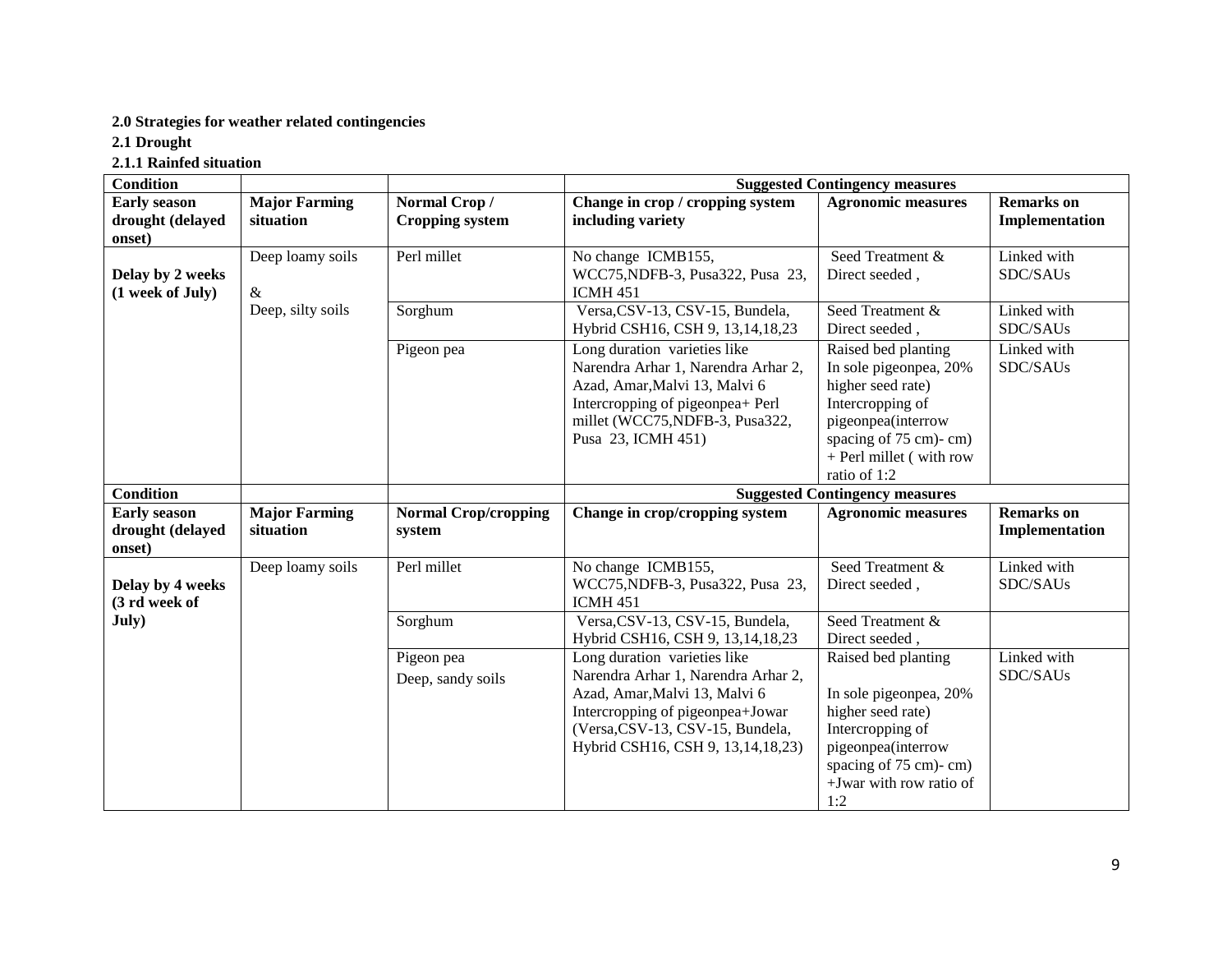| <b>Condition</b>                                  |                                   |                                       |                                                                                                                                                                                                                    | <b>Suggested Contingency measures</b>                                                                                                                                      |                                     |
|---------------------------------------------------|-----------------------------------|---------------------------------------|--------------------------------------------------------------------------------------------------------------------------------------------------------------------------------------------------------------------|----------------------------------------------------------------------------------------------------------------------------------------------------------------------------|-------------------------------------|
| <b>Early season</b><br>drought (delayed<br>onset) | <b>Major Farming</b><br>situation | <b>Normal Crop/cropping</b><br>system | Change in crop/cropping system                                                                                                                                                                                     | <b>Agronomic measures</b>                                                                                                                                                  | <b>Remarks</b> on<br>Implementation |
| Delay by 6 weeks<br>(1st week of                  | Deep loamy soils                  | Perl millet                           | No change ICMB155,<br>WCC75, NDFB-3, Pusa 322, Pusa 23,<br><b>ICMH 451</b>                                                                                                                                         | Seed Treatment &<br>Direct seeded,                                                                                                                                         | As fodder                           |
| August)                                           |                                   | Sorghum                               | Versa, CSV-13, CSV-15, Bundela,<br>Hybrid CSH16, CSH 9, 13, 14, 18, 23                                                                                                                                             | Seed Treatment &<br>Direct seeded,                                                                                                                                         |                                     |
|                                                   |                                   | Pigeon pea<br>Deep, sandy soils       | Long duration varieties like<br>Narendra Arhar 1, Narendra Arhar 2,<br>Azad, Amar, Malvi 13, Malvi 6<br>Intercropping of pigeonpea+ Jwar<br>(Versa, CSV-13, CSV-15, Bundela,<br>Hybrid CSH16, CSH 9, 13,14,18,23)) | Raised bed planting<br>In sole pigeonpea, 20%<br>higher seed rate)<br>Intercropping of<br>pigeonpea(interrow<br>spacing of 75 cm)-cm)<br>$+$ Jwar with row ratio of<br>1:2 |                                     |

| <b>Condition</b>                                  |                                   |                                       | <b>Suggested Contingency measures</b> |                           |                                     |  |
|---------------------------------------------------|-----------------------------------|---------------------------------------|---------------------------------------|---------------------------|-------------------------------------|--|
| <b>Early season</b><br>drought (delayed<br>onset) | <b>Major Farming</b><br>situation | <b>Normal Crop/cropping</b><br>system | Change in crop/cropping system        | <b>Agronomic measures</b> | <b>Remarks</b> on<br>Implementation |  |
|                                                   | Deep loamy soils                  | Perl millet                           | Fallow Followed by Toria/ Mustard     | Conserve moisture         |                                     |  |
| Delay by 8 weeks                                  |                                   | Sorghum                               | Fallow Followed by Toria/ Mustard     | Conserve moisture         |                                     |  |
| $(3rd$ week of<br>August)                         |                                   | Pigeon pea                            | Fallow                                | conserve moisture         |                                     |  |
|                                                   |                                   | Deep, sandy soils                     |                                       |                           |                                     |  |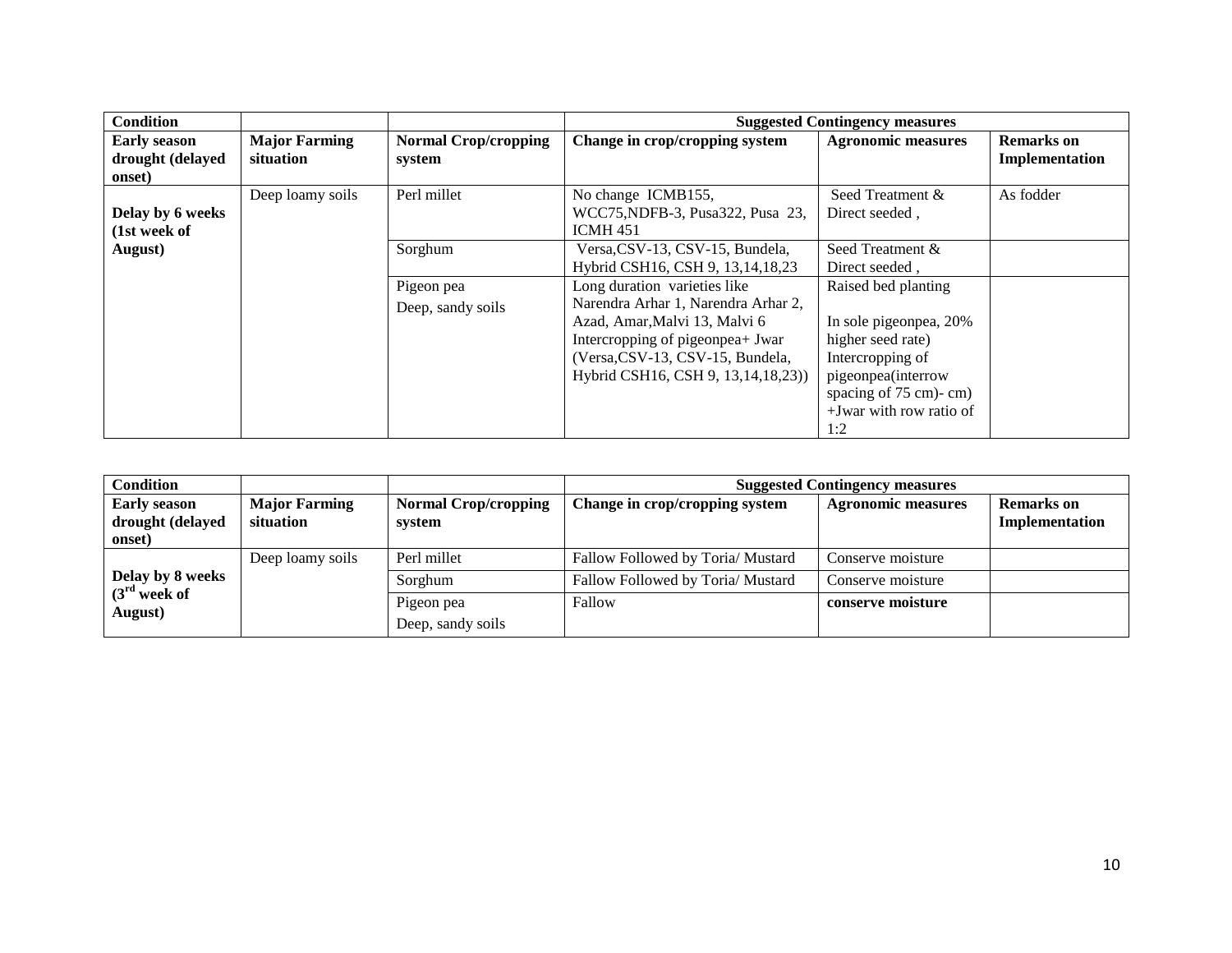| <b>Condition</b>     |                      |                             |                      | <b>Suggested Contingency measures</b> |                   |
|----------------------|----------------------|-----------------------------|----------------------|---------------------------------------|-------------------|
| Early season         | <b>Major Farming</b> | <b>Normal Crop/cropping</b> | Crop management      | Soil nutrient &                       | <b>Remarks</b> on |
| drought (Normal      | situation            | system                      |                      | moisture conservation                 | Implementation    |
| onset)               |                      |                             |                      | measures                              |                   |
|                      | Deep loamy soils     | Perl millet                 | Weed Management      |                                       |                   |
| <b>Normal onset</b>  |                      |                             |                      |                                       |                   |
| followed by 15-20    |                      | Sorghum                     | Weed Management      |                                       |                   |
| days dry spell after |                      |                             |                      |                                       |                   |
| sowing leading to    |                      | Pigeon pea                  | Weed control         |                                       |                   |
| poor                 | Deep, sandy soils    |                             | Gap filling/thinning |                                       |                   |
| germination/crop     |                      |                             |                      |                                       |                   |
| stand etc.           |                      |                             |                      |                                       |                   |

| <b>Condition</b>     |                      |                             |                              | <b>Suggested Contingency measures</b> |                   |
|----------------------|----------------------|-----------------------------|------------------------------|---------------------------------------|-------------------|
| Mid season           | <b>Major Farming</b> | <b>Normal Crop/cropping</b> | Crop management              | Soil nutrient &                       | <b>Remarks</b> on |
| drought (long dry    | situation            | system                      |                              | moisture conservation                 | Implementation    |
| spell, consecutive 2 |                      |                             |                              | measures                              |                   |
| weeks rainless       |                      |                             |                              |                                       |                   |
| $(>2.5$ mm) period)  |                      |                             |                              |                                       |                   |
|                      | Deep loamy soils     | Perl millet                 | Weed Management              |                                       |                   |
| At vegetative stage  |                      |                             |                              |                                       |                   |
|                      |                      | Sorghum                     | <b>Weed Management</b>       |                                       |                   |
|                      |                      |                             |                              |                                       |                   |
|                      |                      | Pigeon pea                  | Weed control                 |                                       |                   |
|                      | Deep, sandy soils    |                             | Thinning to maintain optimum | Mulching with locally                 |                   |
|                      |                      |                             | population                   | available                             |                   |
|                      |                      |                             |                              | material/weeds                        |                   |
|                      |                      |                             |                              |                                       |                   |

| <b>Condition</b>                                             |                                   |                                       |                 | <b>Suggested Contingency measures</b> |                                     |
|--------------------------------------------------------------|-----------------------------------|---------------------------------------|-----------------|---------------------------------------|-------------------------------------|
| <b>Terminal drought</b><br>(Early withdrawal)<br>of monsoon) | <b>Major Farming</b><br>situation | <b>Normal Crop/cropping</b><br>system | Crop management | Rabi Crop planning                    | <b>Remarks</b> on<br>Implementation |
|                                                              | Deep loamy soils                  | Perl millet                           | Weed Management |                                       |                                     |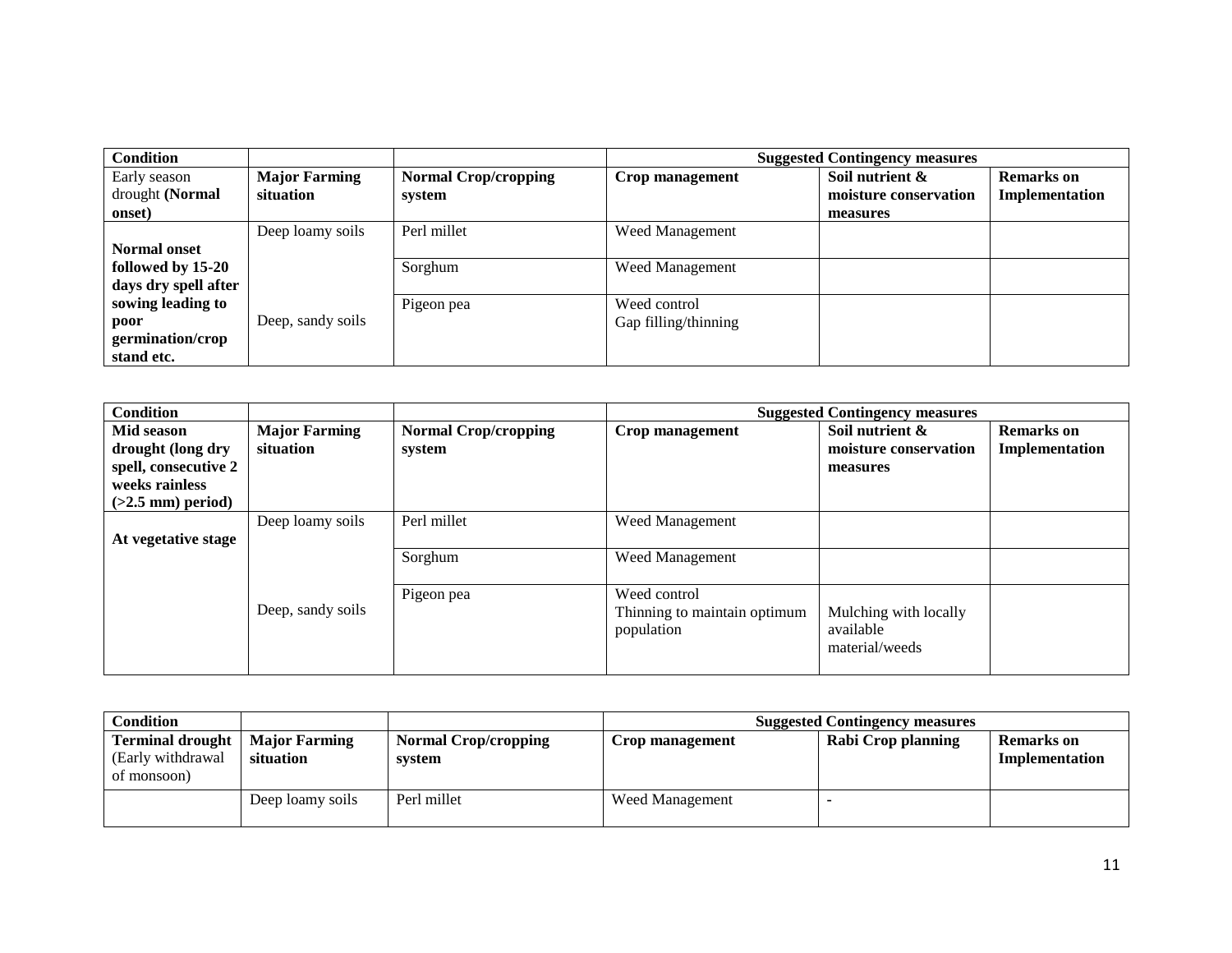|                   | Sorghum    | Weed Management                      |  |
|-------------------|------------|--------------------------------------|--|
| Deep, sandy soils | Pigeon pea | Harvest at physiological<br>maturity |  |

## **2.1.2 Drought - Irrigated situation**

| <b>Condition</b>    |                      |                             | <b>Suggested Contingency measures</b> |                           |                   |  |
|---------------------|----------------------|-----------------------------|---------------------------------------|---------------------------|-------------------|--|
|                     | <b>Major Farming</b> | <b>Normal Crop/cropping</b> | Change in crop/cropping               | <b>Agronomic measures</b> | <b>Remarks</b> on |  |
|                     | situation            | system                      | system                                |                           | Implementation    |  |
| Delayed release of  | Deep loamy soils     | Rice: Narendra 97, Narendra | Transplanting with 3 to 4             | Drum seeding              | Linked with       |  |
| water in canals due |                      | 118, Narendra 80, NDR 359,  | seedlings/hill                        | SRI method                | SDA/UP Agro       |  |
| to low rainfall     |                      |                             |                                       | Irrigation at             |                   |  |
|                     |                      |                             |                                       | critical stages           |                   |  |
|                     |                      |                             |                                       | Reduce spacing            |                   |  |
|                     |                      |                             |                                       | plant to plant            |                   |  |
|                     |                      |                             |                                       | (.20x 15 cm)              |                   |  |

| <b>Condition</b>                                             |                      |                                                           |                           | <b>Suggested Contingency measures</b>                                                         |                   |
|--------------------------------------------------------------|----------------------|-----------------------------------------------------------|---------------------------|-----------------------------------------------------------------------------------------------|-------------------|
|                                                              | <b>Major Farming</b> | <b>Normal Crop/cropping</b>                               | Change in crop/cropping   | <b>Agronomic measures</b>                                                                     | <b>Remarks</b> on |
|                                                              | situation            | system                                                    | system                    |                                                                                               | Implementation    |
| Limited release of<br>water in canals due<br>to low rainfall | Deep loamy soils     | Rice: Narendra 97, Narendra<br>118, Narendra 80, NDR 359, | Transplanting with 3 to 4 | Drum seeding<br>SRI method<br>Irrigation at<br>$\bullet$<br>critical stages<br>Reduce spacing |                   |
|                                                              |                      |                                                           |                           | plant to plant<br>(.20x 15 cm)                                                                |                   |
|                                                              |                      |                                                           | Perl millet               | Weed Management                                                                               |                   |
|                                                              |                      |                                                           | Sorghum                   | <b>Weed Management</b>                                                                        |                   |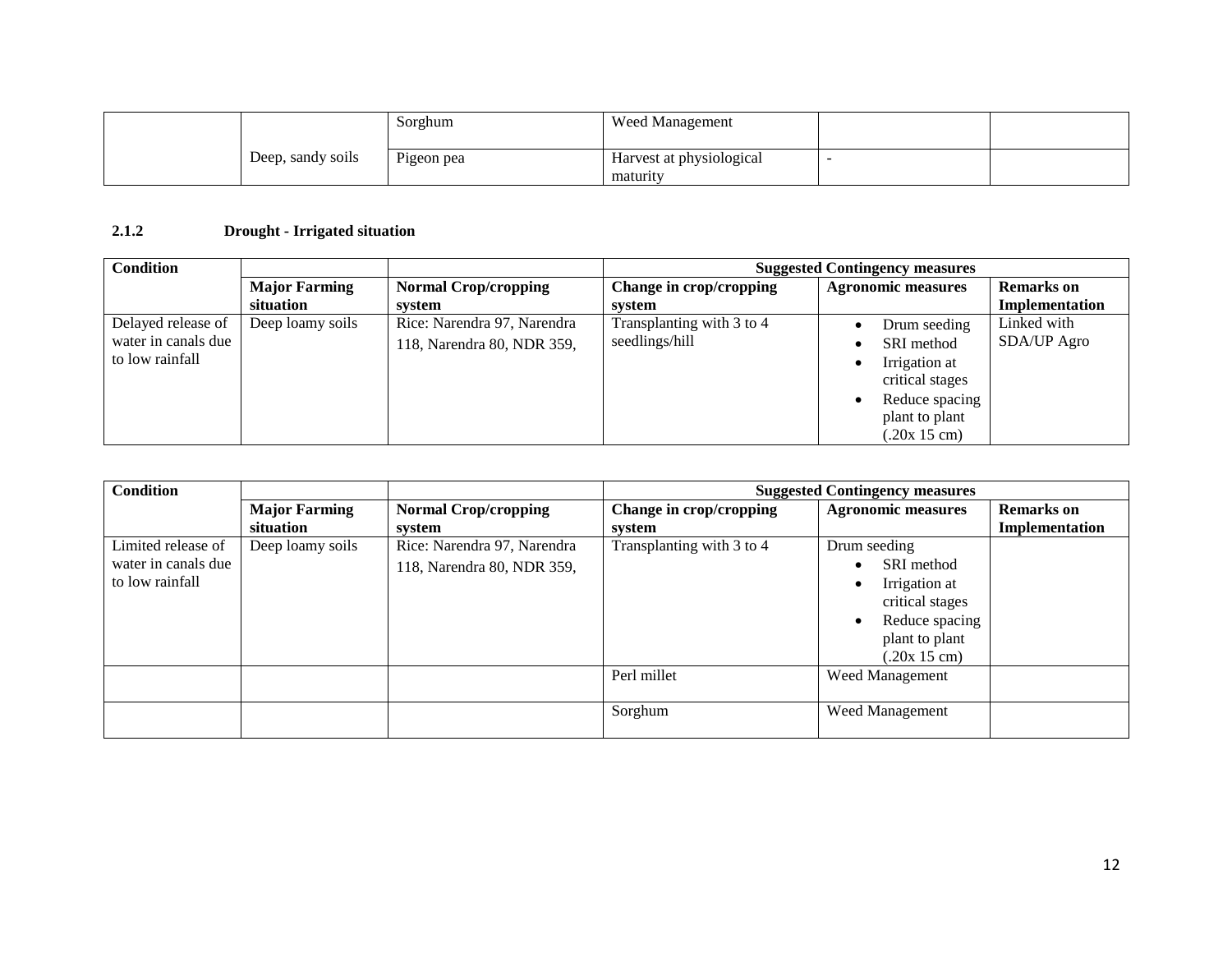| <b>Condition</b> |                      |                             |                                    | <b>Suggested Contingency measures</b> |                   |
|------------------|----------------------|-----------------------------|------------------------------------|---------------------------------------|-------------------|
|                  | <b>Major Farming</b> | <b>Normal Crop/cropping</b> | Change in crop/cropping            | <b>Agronomic measures</b>             | <b>Remarks</b> on |
|                  | situation            | svstem                      | system                             |                                       | Implementation    |
| Non release of   | Deep loamy soils     | Rice:Narendra 97, Narendra  | Transplanting with                 | Drum seeding                          |                   |
| water in canals  |                      | 118, Narendra 80, NDR 359,  | tube well irrigation               | SRI method                            |                   |
| under delayed    |                      |                             |                                    | Irrigation at                         |                   |
| onset of monsoon |                      |                             | 2 to 3 seedlings/hill<br>$\bullet$ | critical stages                       |                   |
| in catchment     |                      |                             |                                    | Reduce spacing                        |                   |
|                  |                      |                             |                                    | plant to plant (                      |                   |
|                  |                      |                             |                                    | $20x 15$ cm)                          |                   |

| <b>Condition</b>  |                      |                             | <b>Suggested Contingency measures</b> |                           |                   |
|-------------------|----------------------|-----------------------------|---------------------------------------|---------------------------|-------------------|
|                   | <b>Major Farming</b> | <b>Normal Crop/cropping</b> | Change in crop/cropping               | <b>Agronomic measures</b> | <b>Remarks</b> on |
|                   | situation            | system                      | system                                |                           | Implementation    |
| Lack of inflows   | Not applicable       |                             |                                       |                           |                   |
| into tanks due to |                      |                             |                                       |                           |                   |
| insufficient      |                      |                             |                                       |                           |                   |
| /delayed onset of |                      |                             |                                       |                           |                   |
| monsoon           |                      |                             |                                       |                           |                   |

| <b>Condition</b> |                      |                             | <b>Suggested Contingency measures</b> |                           |                   |
|------------------|----------------------|-----------------------------|---------------------------------------|---------------------------|-------------------|
|                  | <b>Major Farming</b> | <b>Normal Crop/cropping</b> | Change in crop/cropping               | <b>Agronomic measures</b> | <b>Remarks</b> on |
|                  | situation            | system                      | system                                |                           | Implementation    |
| Insufficient     | Deep loamy soils-    | Paddy                       | Transplanting with                    | Drum seeding              |                   |
| groundwater      | tube well irrigated  |                             | tube well irrigation                  | SRI method                |                   |
| recharge due to  |                      |                             |                                       | Irrigation at             |                   |
| low rainfall     |                      |                             | 3 to 4 seedlings/hill                 | critical stages           |                   |
|                  |                      |                             |                                       | Reduce spacing            |                   |
|                  |                      |                             |                                       | plant to plant            |                   |
|                  |                      |                             |                                       | (20x 15 cm)               |                   |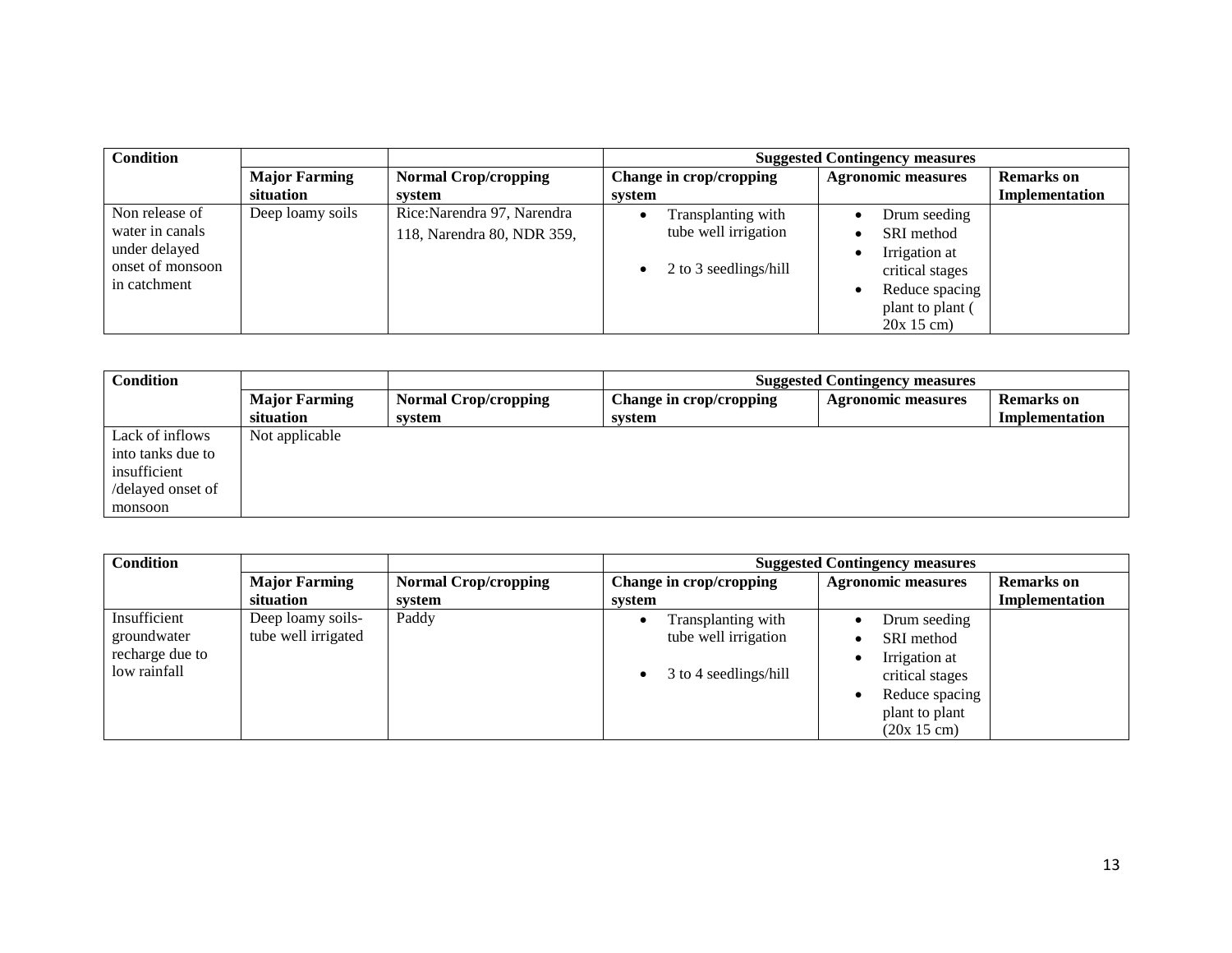**2.2 Unusual rains (untimely, unseasonal etc)** (for both rain fed and irrigated situations)

| <b>Condition</b>                                                               | <b>Suggested contingency measure</b>                                                                                                                                                                                                                         |                                                                                                                                                    |                                                                    |                                                                                                                                                   |
|--------------------------------------------------------------------------------|--------------------------------------------------------------------------------------------------------------------------------------------------------------------------------------------------------------------------------------------------------------|----------------------------------------------------------------------------------------------------------------------------------------------------|--------------------------------------------------------------------|---------------------------------------------------------------------------------------------------------------------------------------------------|
| <b>Continuous high rainfall</b><br>in a short span leading<br>to water logging | <b>Vegetative stage</b>                                                                                                                                                                                                                                      | <b>Flowering stage</b>                                                                                                                             | Crop maturity stage                                                | Post harvest                                                                                                                                      |
| Rice                                                                           | The field should be kept under<br>saturated condition for a week after<br>transplanting for establishment of<br>roots & Simulate growth of roots after<br>wards follow the Alternate Wetting &<br>Drying (AWD) method of water<br>management till flowering. | Maintain a water level 3-5 cm for<br>about one week during the<br>flowering and drain out water<br>after 15 days from the milk<br>formation stage. | Harvest the crop when<br>80% of grains in panicles<br>are ripened. | Thresh immediately after<br>harvesting and dry<br>gradually under shade up<br>to 12% moisture content<br>for seed purpose and 14%<br>for milling. |
| Perl millet                                                                    | Weed Management                                                                                                                                                                                                                                              |                                                                                                                                                    |                                                                    |                                                                                                                                                   |
| Sorghum                                                                        | Weed Management                                                                                                                                                                                                                                              |                                                                                                                                                    |                                                                    |                                                                                                                                                   |
| Pigeon pea                                                                     | Drainage of Excess water &<br>drenching of COC (Copper Oxy<br>chloride) @ 2.5g/Liter water to avoid<br>incidence of wilt & root rot.                                                                                                                         | Management of pod borer after<br>monitoring by Pheromone trap                                                                                      | Harvest the crop when<br>80% of grains in panicles<br>are ripened. | Thresh immediately after<br>harvesting and dry<br>gradually under shade up<br>to 12% moisture content<br>for seed purpose and 14%<br>for milling. |
| Horticulture                                                                   |                                                                                                                                                                                                                                                              |                                                                                                                                                    |                                                                    |                                                                                                                                                   |
| Guava                                                                          | Provide staking to less than 3 years<br>aged plant to avoid lodging                                                                                                                                                                                          | Provide proper drainage to avoid<br>water logging                                                                                                  |                                                                    |                                                                                                                                                   |
| Mango                                                                          | Provide staking to less than 3 years<br>aged plant to avoid lodging                                                                                                                                                                                          | Provide proper drainage to avoid<br>water logging                                                                                                  |                                                                    |                                                                                                                                                   |
| Heavy rainfall with high<br>speed winds in a short<br>$span^2$                 | Not applicable                                                                                                                                                                                                                                               |                                                                                                                                                    |                                                                    |                                                                                                                                                   |
| Outbreak of pests and<br>diseases due to<br>unseasonal rains                   | Not applicable                                                                                                                                                                                                                                               |                                                                                                                                                    |                                                                    |                                                                                                                                                   |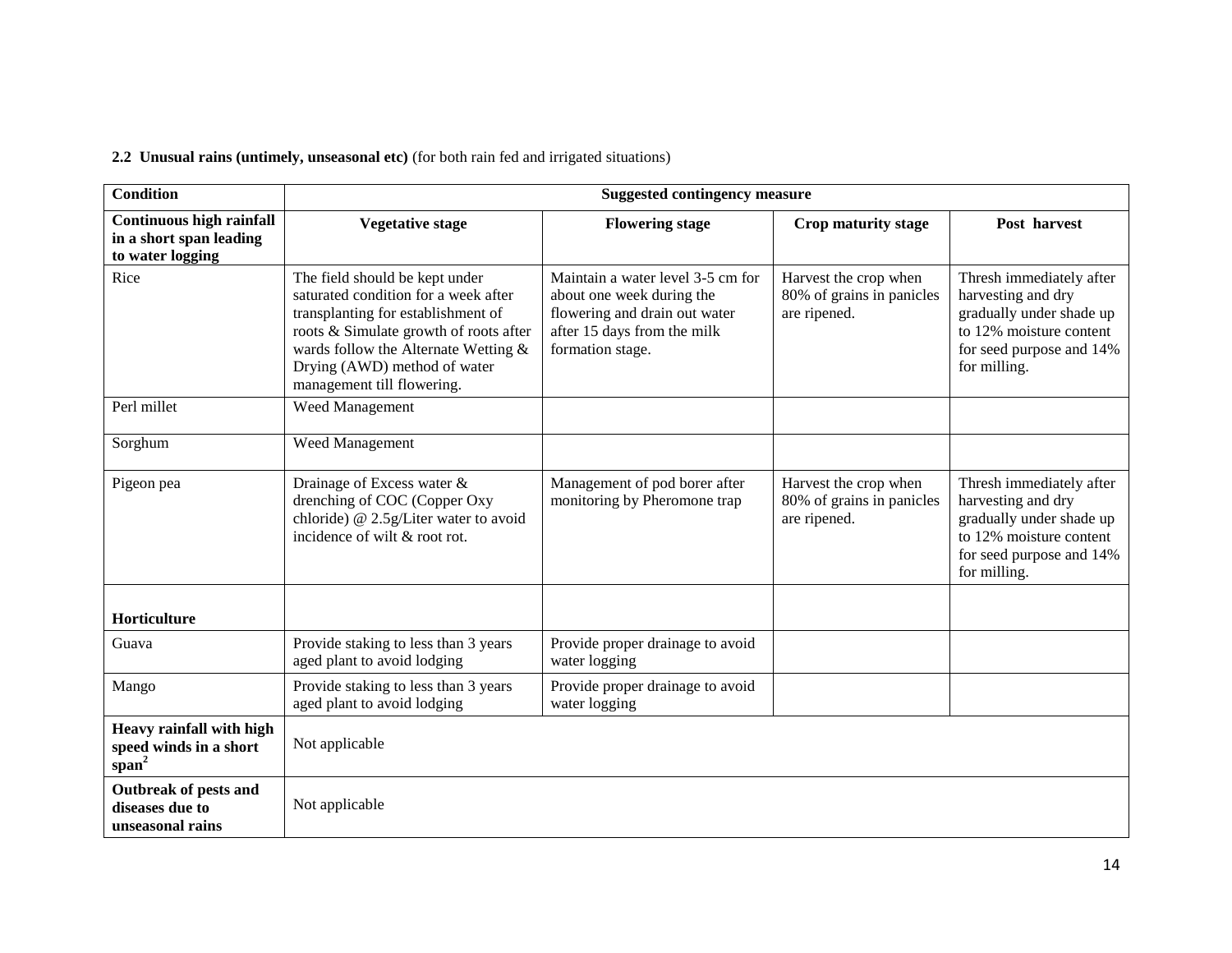#### **2.3 Floods-**

| Condition                                                             | Suggested contingency measure    |                                                                                    |                                                                                                                                                       |                                                                                                                                             |
|-----------------------------------------------------------------------|----------------------------------|------------------------------------------------------------------------------------|-------------------------------------------------------------------------------------------------------------------------------------------------------|---------------------------------------------------------------------------------------------------------------------------------------------|
| <b>Transient water</b><br>logging/ partial<br>inundation <sup>1</sup> | Seedling / nursery<br>stage      | <b>Vegetative stage</b>                                                            | <b>Reproductive stage</b>                                                                                                                             | At harvest                                                                                                                                  |
| <b>Rice</b>                                                           | <b>Drain the Excess</b><br>water | Foliar application of 2% Urea or<br>Application of neem coated Urea<br>and sulphur | Maintain a water level 3-5<br>cm for about one week<br>during the flowering and<br>drain out water after 15 days<br>from the milk formation<br>stage. | Thresh immediately after harvesting<br>and dry gradually under shade up to<br>12% moisture content for seed<br>purpose and 14% for milling. |

## **2.4 Extreme events: Heat wave / Cold wave/Frost/ Hailstorm /Cyclone**

| <b>Extreme event</b>   | Suggested contingency measure <sup>r</sup>                                                                                                                   |                         |                                                 |            |  |
|------------------------|--------------------------------------------------------------------------------------------------------------------------------------------------------------|-------------------------|-------------------------------------------------|------------|--|
| type                   | Seedling / nursery stage                                                                                                                                     | <b>Vegetative stage</b> | <b>Reproductive stage</b>                       | At harvest |  |
| Heat Wave <sup>p</sup> |                                                                                                                                                              |                         |                                                 |            |  |
| Rice                   | Raise the nursery near lift or other<br>irrigation sources<br>Prepare 1-1.5 M wide raised Nursery<br>beds with provision of 30 cm width<br>between the beds. |                         |                                                 |            |  |
| Horticulture           |                                                                                                                                                              |                         |                                                 |            |  |
| Mango                  |                                                                                                                                                              |                         | Light & frequent irrigation during<br>flowering |            |  |
| Guava                  |                                                                                                                                                              |                         |                                                 |            |  |
| Hailstorm              | Not applicable                                                                                                                                               |                         |                                                 |            |  |
| Cyclone                | Not applicable                                                                                                                                               |                         |                                                 |            |  |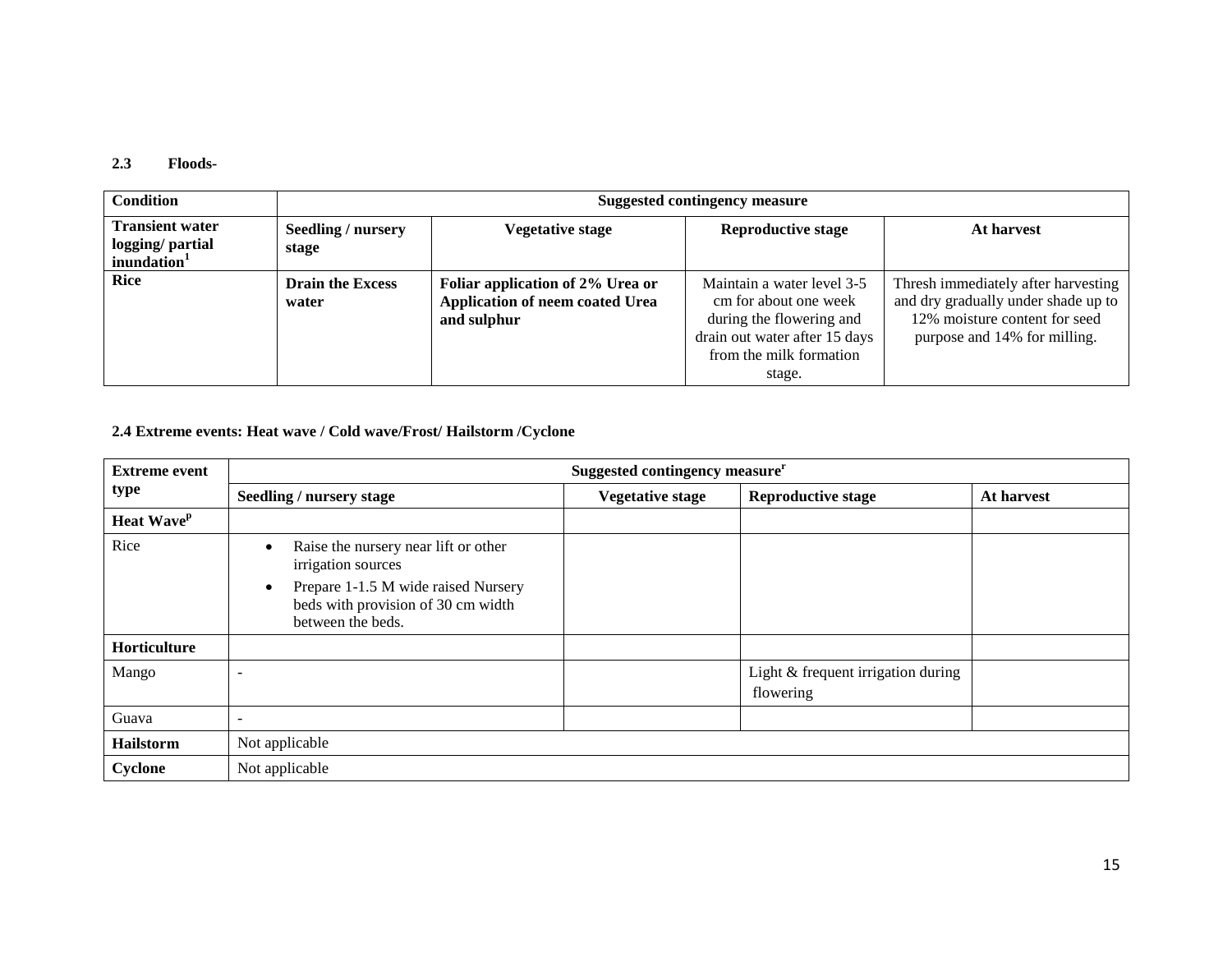## **2.5 Contingent strategies for Livestock, Poultry & Fisheries**

## **2.5.1 Livestock**

|                                    |                                                                                                                                                                                                                                                                                                                                                                                                                                                                                                                                                                                                                                                                                                                                                                                                                     | <b>Suggested contingency measures</b>                                                                                                                                                                                                                                                                                                                                                                                                                                                                                                                                                                                                                                                                                                                                                                                                                                                                                                                                                                                                                                                                                                                                                                                                                                                                                                                                                                                                                                            |                                                                                                                                                                                                                                                                                                             |  |
|------------------------------------|---------------------------------------------------------------------------------------------------------------------------------------------------------------------------------------------------------------------------------------------------------------------------------------------------------------------------------------------------------------------------------------------------------------------------------------------------------------------------------------------------------------------------------------------------------------------------------------------------------------------------------------------------------------------------------------------------------------------------------------------------------------------------------------------------------------------|----------------------------------------------------------------------------------------------------------------------------------------------------------------------------------------------------------------------------------------------------------------------------------------------------------------------------------------------------------------------------------------------------------------------------------------------------------------------------------------------------------------------------------------------------------------------------------------------------------------------------------------------------------------------------------------------------------------------------------------------------------------------------------------------------------------------------------------------------------------------------------------------------------------------------------------------------------------------------------------------------------------------------------------------------------------------------------------------------------------------------------------------------------------------------------------------------------------------------------------------------------------------------------------------------------------------------------------------------------------------------------------------------------------------------------------------------------------------------------|-------------------------------------------------------------------------------------------------------------------------------------------------------------------------------------------------------------------------------------------------------------------------------------------------------------|--|
|                                    | <b>Before the event</b>                                                                                                                                                                                                                                                                                                                                                                                                                                                                                                                                                                                                                                                                                                                                                                                             | During the event                                                                                                                                                                                                                                                                                                                                                                                                                                                                                                                                                                                                                                                                                                                                                                                                                                                                                                                                                                                                                                                                                                                                                                                                                                                                                                                                                                                                                                                                 | After the event                                                                                                                                                                                                                                                                                             |  |
| <b>Drought</b>                     |                                                                                                                                                                                                                                                                                                                                                                                                                                                                                                                                                                                                                                                                                                                                                                                                                     |                                                                                                                                                                                                                                                                                                                                                                                                                                                                                                                                                                                                                                                                                                                                                                                                                                                                                                                                                                                                                                                                                                                                                                                                                                                                                                                                                                                                                                                                                  |                                                                                                                                                                                                                                                                                                             |  |
| Feed and<br>Fodder<br>availability | Top dressing of N in 2-3 split doses<br>$20-25$ kg N/ha in common<br>$\omega$<br>property resources (CPRs) or private<br>property resources (PPRs) like waste<br>and degraded lands with the<br>monsoon pattern for higher biomass<br>production<br>Promote cultivation of short duration<br>fodder crops of sorghum/bajra/maize<br>suitable to the district<br>Sowing of fodder crops like Stylo<br>and Cenchrus on bunds so as to<br>provide fodder and strengthening of<br>bunds<br>Avoid burning of wheat and paddy<br>straw and storing as dry fodder for<br>future use<br>drying,<br>bailing<br>Proper<br>and<br>densification of harvested dry fodder<br>for transport to the needy villages<br>Complete feed preparation using red<br>gram stalks may be exploited<br>Preserving maize fodder as silage for | Harvest and use biomass of dried up crops (Sorghum, Bajra, Maize, Rice,<br>Wheat, pea, chick pea etc) material as fodder.<br>Harvest the tree fodder (Neem, Subabul, Acasia, Pipal etc) and<br>unconventional feeds resources available and use as fodder for livestock<br>$(LS)$ .<br>Available feed and fodder should be cut from CPRs and stall fed in order<br>to reduce the energy requirements of the animals<br>In case of mild drought, the available dry fodder may be enriched with<br>urea and molasses and the productive livestock should be supplemented<br>with vitamin & minerals mixture.<br>The available silage may be used as green fodder supplement for high<br>yielders and pregnant animals<br>In case of severe drought, UMMB, hay, concentrates and vitamin &<br>mineral mixture should be transported to the needy areas from the reserves<br>at the district level initially and latter stages from the near by districts. All<br>the hay should be enriched with 2% Urea molasses solution or 1%<br>common salt solution and fed to LS<br>Herd should be split and supplementation should be given only to the<br>highly productive and breeding animals<br>Provision of emergency grazing/feeding (Cow-calf camps or other special<br>arrangements to protect high productive & breeding stock)<br>Available kitchen waste should be mixed with dry fodder while feeding<br>Arrangements should be made for mobilization of small ruminants across | Green and concentrates<br>supplementation should<br>be provided to all the<br>animals.<br>Short duration fodder<br>crops of should be sown<br>in unsown and crop failed<br>areas where no further<br>routine crop sowing is not<br>possible<br>Promote cultivation of<br>fodder crops during Rabi<br>season |  |

16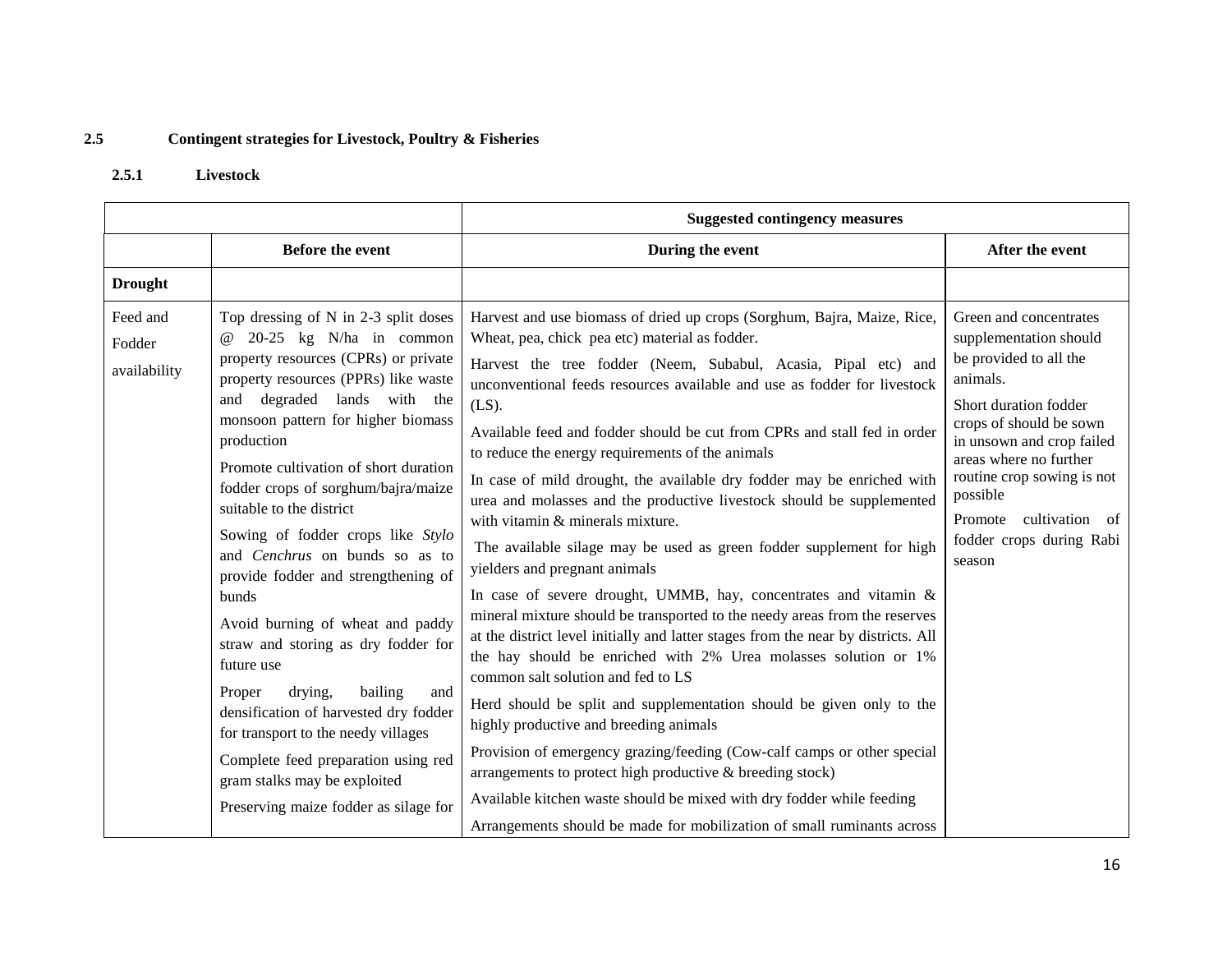|                            | future use<br>Establishment<br>of<br>silvi-pastoral<br>system in CPRs with Stylosanthus<br>hamata and Cenchrus ciliaris as<br>grass with Leucaena leucocephala as<br>tree component<br>Creation of permanent fodder, feed<br>and fodder seed banks in all drought<br>prone villages                                                                                                                                                                                                                                                                                                                                                                               | the districts where no drought exits with subsidized road/rail<br>transportation and temporary shelter provision for the shepherds<br>Unproductive livestock should to be culled during severe drought<br>Create transportation and marketing facilities for the culled and<br>unproductive animals (10000-20000 animals) in case of severe drought<br>Subsidized loans (5-10 crores) should be provided to the livestock keepers<br>for purchase of supplements, concentrate feed ingredients etc., in case of<br>severe drought                                                                                                                                                                                                                                                                                              |                                                                                                                                          |
|----------------------------|-------------------------------------------------------------------------------------------------------------------------------------------------------------------------------------------------------------------------------------------------------------------------------------------------------------------------------------------------------------------------------------------------------------------------------------------------------------------------------------------------------------------------------------------------------------------------------------------------------------------------------------------------------------------|--------------------------------------------------------------------------------------------------------------------------------------------------------------------------------------------------------------------------------------------------------------------------------------------------------------------------------------------------------------------------------------------------------------------------------------------------------------------------------------------------------------------------------------------------------------------------------------------------------------------------------------------------------------------------------------------------------------------------------------------------------------------------------------------------------------------------------|------------------------------------------------------------------------------------------------------------------------------------------|
| Cyclone &<br><b>Floods</b> |                                                                                                                                                                                                                                                                                                                                                                                                                                                                                                                                                                                                                                                                   | NA                                                                                                                                                                                                                                                                                                                                                                                                                                                                                                                                                                                                                                                                                                                                                                                                                             |                                                                                                                                          |
| Heat & Cold<br>wave        | In villages which are chronically<br>prone to heat waves the following<br>permanent measures are suggested<br>Plantation of trees like<br>i)<br>Neem, Pipal, Subabul<br>around the shed<br>Spreading<br>of<br>$\overline{11}$<br>husk/straw/coconut<br>leaves on the roof of<br>the shed<br>iii) Water sprinklers / foggers<br>in the animal shed<br>iv) Application<br>$_{\mathrm{of}}$<br>white<br>reflector paint on the<br>roof to reduce thermal<br>radiation effect<br>Cold wave: Covering all the wire<br>meshed walls / open area with gunny<br>bags/ polyethylene sheets with a<br>mechanism for lifting during the day<br>time and closing during night | Allow the animals preferably early in the morning or late in the<br>evening for grazing during heat waves<br>Allow for grazing between 10AM to 3PM during cold waves<br>Feed green fodder/silage / concentrates during day time and<br>roughages / hay during night time in case of heat waves<br>Add 25-50 ml of edible oil in concentrates per kg and fed to the<br>animal during cold waves<br>Apply / sprinkle lime powder $(5-10)$ g per square feet) in the animal<br>shed during cold waves to neutralize ammonia accumulation<br>Put on the foggers / sprinklers during heat weaves and heaters<br>during cold waves in case of high productive animals<br>In severe cases, vitamin 'C' (5-10ml per litre) and electrolytes<br>(Electral powder @ 20g per litre) should be added in water during<br>severe heat waves. | Green and concentrates<br>supplementation should be<br>provided to all the animals.<br>Allow the animals for grazing<br>(normal timings) |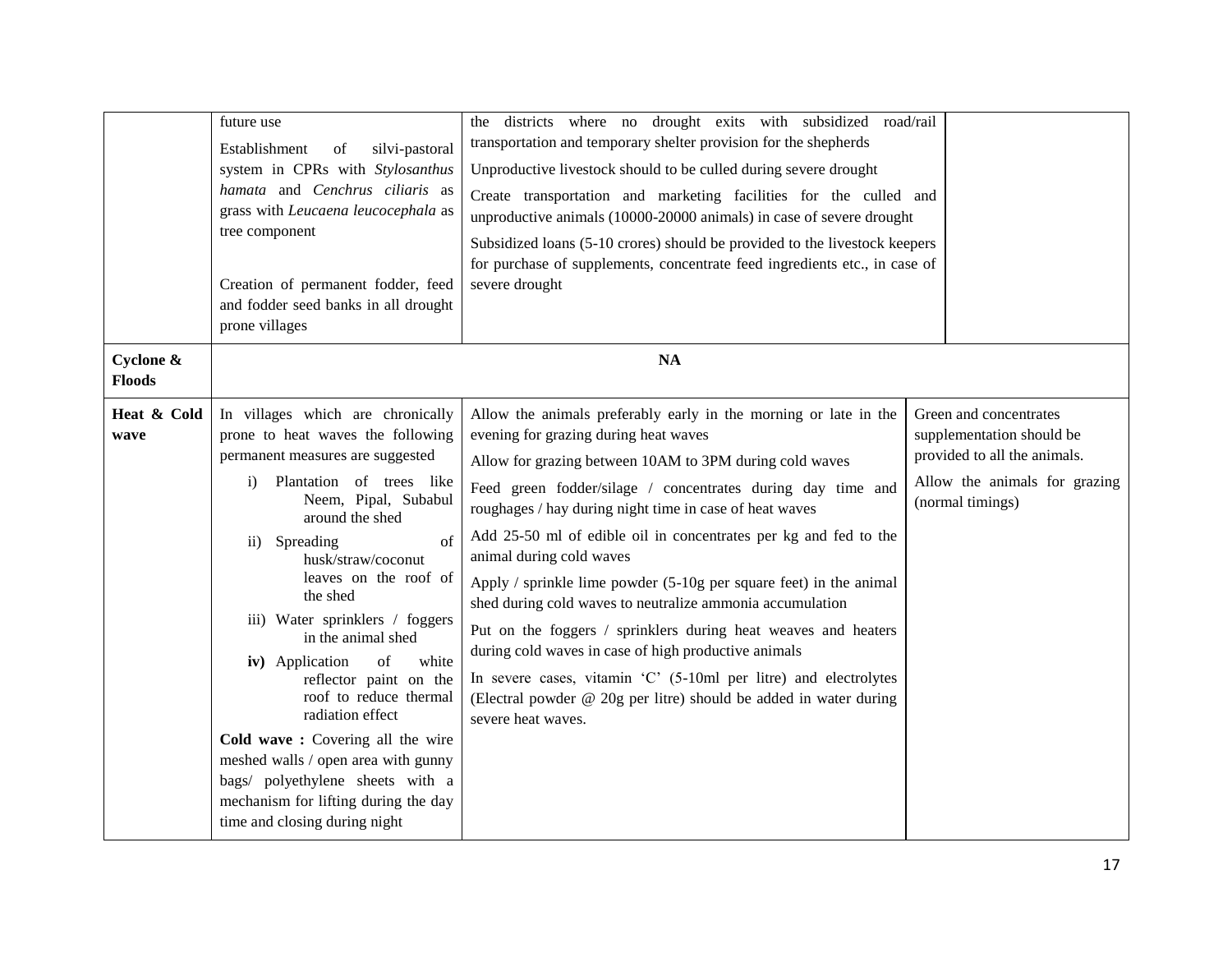| <b>Health and</b><br><b>Disease</b><br>management | List out the endemic diseases<br>(species wise) in that district and<br>store vaccines for those diseases<br>Timely vaccination (as per enclosed<br>vaccination schedule) against all<br>endemic diseases<br>Surveillance and disease monitoring<br>network to be established at Joint<br>Director (Animal Husbandry) office<br>in the district | <b>Constitution of Rapid Action Veterinary Force</b><br>Procurement of emergency medicines and medical kits<br>Performing ring vaccination (8 km radius) in case of any outbreak<br>Restricting movement of livestock in case of any epidemic<br>Rescue of sick and injured animals and their treatment | Conducting mass animal health<br>camps<br>Conducting fertility camps<br>Mass deworming camps              |
|---------------------------------------------------|-------------------------------------------------------------------------------------------------------------------------------------------------------------------------------------------------------------------------------------------------------------------------------------------------------------------------------------------------|---------------------------------------------------------------------------------------------------------------------------------------------------------------------------------------------------------------------------------------------------------------------------------------------------------|-----------------------------------------------------------------------------------------------------------|
| <b>Insurance</b>                                  | policy<br>loss of<br>Insurance<br>for<br>production due to drought may be<br>developed<br>Encouraging insurance of livestock                                                                                                                                                                                                                    | Listing out the details of the dead animals and loss of production in<br>high yielders                                                                                                                                                                                                                  | Submission for insurance claim<br>and availing insurance benefit<br>Purchase of new productive<br>animals |
| Drinking<br>water                                 | Identification of water resources<br>Rain water harvesting and create<br>water bodies/watering points (when<br>water is scarce use only as drinking<br>water for animals)                                                                                                                                                                       | Restrict wallowing of animals in water bodies/resources<br>Provision of wholesome clean drinking water at least 3 times in a<br>day                                                                                                                                                                     | Bleach $(0.1\%)$ drinking water /<br>water sources<br>Provide clean drinking water                        |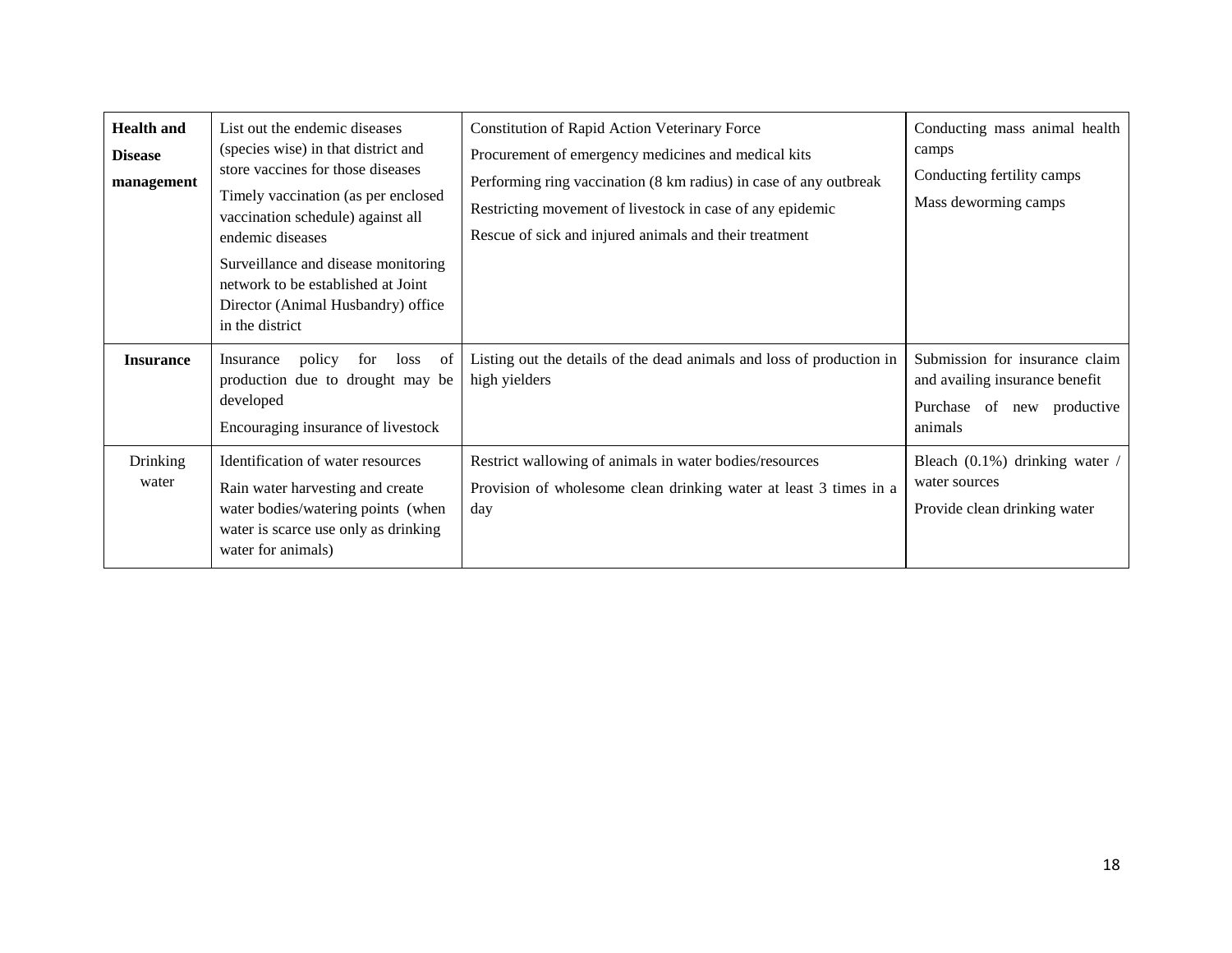## **2.5.2 Poultry**

|                                        | <b>Suggested contingency measures</b>                                                                             |                                                                                                                                                                                                                                                |                                                                                                                    |  |
|----------------------------------------|-------------------------------------------------------------------------------------------------------------------|------------------------------------------------------------------------------------------------------------------------------------------------------------------------------------------------------------------------------------------------|--------------------------------------------------------------------------------------------------------------------|--|
|                                        | <b>Before the event</b>                                                                                           | During the event                                                                                                                                                                                                                               | After the event                                                                                                    |  |
| <b>Drought</b>                         |                                                                                                                   |                                                                                                                                                                                                                                                |                                                                                                                    |  |
| Shortage<br>of<br>feed<br>ingredients  | Storing of house hold grain like<br>maize, broken rice, bajra etc, in to use<br>as feed in case of severe drought | Supplementation only for productive birds with house<br>hold grain<br>Supplementation of shell grit (calcium) for laying                                                                                                                       | Supplementation to all survived birds                                                                              |  |
|                                        |                                                                                                                   | birds                                                                                                                                                                                                                                          |                                                                                                                    |  |
|                                        |                                                                                                                   | Culling of weak birds                                                                                                                                                                                                                          |                                                                                                                    |  |
| Drinking<br>water                      | Rain water harvesting                                                                                             | Sanitation of drinking water                                                                                                                                                                                                                   | Give sufficient water as per the bird's<br>requirement                                                             |  |
| Health<br>and<br>disease<br>management | Culling of sick birds.<br>Deworming and vaccination against<br>RD and fowl pox                                    | Mixing of Vit. A, D, E, K and B-complex including<br>vit C in drinking water (5ml in one litre water)                                                                                                                                          | Hygienic and sanitation of poultry house<br>Disposal of dead birds by burning / burying<br>with lime powder in pit |  |
| <b>Heat wave</b>                       |                                                                                                                   |                                                                                                                                                                                                                                                |                                                                                                                    |  |
| Shelter/enviro<br>nment<br>management  | Provision of proper shelter with good<br>ventilation                                                              | In severe cases, foggers/water sprinklers/wetting of<br>hanged gunny bags should be arranged<br>Don't allow for scavenging during mid day                                                                                                      | Routine practices are followed                                                                                     |  |
| Health<br>and<br>disease<br>management | Deworming and vaccination against<br>RD and fowl pox                                                              | Supplementation of house hold grain<br>Provide cool and clean drinking water with<br>electrolytes and vit. C (5-10 ml per litre)<br>In hot summer, add anti-stress probiotics in drinking<br>water or feed (Reestobal etc., 10-20ml per litre) | Routine practices are followed                                                                                     |  |